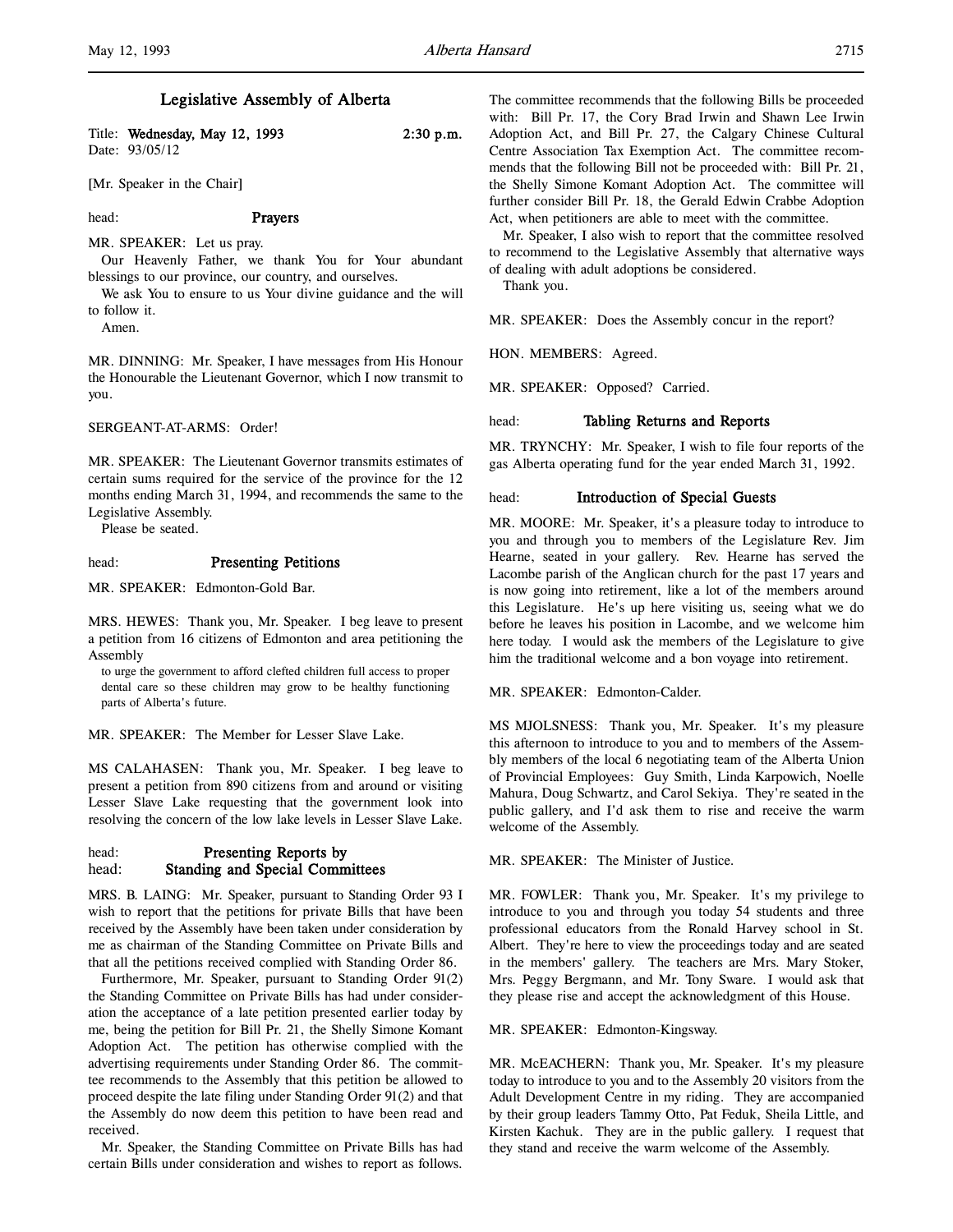## head: Oral Question Period

### Leadership

MR. MARTIN: Mr. Speaker, it's nice of the Premier to drop in, but we haven't missed him. We see his nice shining face on billboards. Well, it certainly is more pleasant to have him there than here; that's for sure. He cares. He listens. Well, this is a Premier who obviously doesn't care about this Legislature, doesn't care about democratic procedures.

## MR. SPEAKER: Order.

# MR. MARTIN: What's wrong with that?

Mr. Speaker, the under-new-management Premier – let's look at what's been happening here to see precisely what I'm talking about – delayed the call of the sitting. He refused to table a complete budget. Today we get one; it's only half done. He conducts government spending by special warrant. He thinks closure is routine government business. They give information to Conservative candidates that they don't give to opposition candidates. This is a Premier that cares only about his political hide and that listens only to his right-wing friends. My question to the Premier is simply this: how can the Premier pretend to be under new management when he continues the tired, old Conservative ways only more so?

### 2:40

MR. KLEIN: Mr. Speaker, you know, caring and listening is a matter of delivering on promises, and when we went through the leadership campaign, there were a number of things that I said that I would do. I said that this government would be a highly visible government, and indeed it is. Our ministers are out and about throughout this province listening to people, paying attention to their concerns, and responding to those concerns. We said that we would bring in a budget that would be the first year of a four-year plan to eliminate the deficit, and that has been done. We said that we would reduce the size of government starting at the top, and we did that by reducing the size of cabinet from 26 to 17. We did that also by reducing the number of caucus and cabinet committees from 26 to 4. We said that we would reduce the size of the public service but do it in a caring way, showing dignity and respect to our public service employees, and as I speak today, we have eliminated something like 2,750 positions without any layoffs. We said that we would bring forth an economic plan; we have done that. Caring and listening is also about keeping promises, and we have done that.

MR. MARTIN: Well, Mr. Speaker, he talked about job creation; nothing there in the budget. He's talking about massive cuts in the public services; that's not what he promised. He promised freedom of information; now we have a discussion paper. It's nonsense that he's been listening.

As with the whole operation of this government, yes, they're visible, if they can afford to buy up billboards; certainly not visible in this Legislature. I want to ask this question to the Premier: isn't it true that the only thing the Premier cares about is the next political election and clinging to power? That's the only thing he cares about.

MR. KLEIN: Mr. Speaker, I care about people, and I care about this province.

MR. MARTIN: Well, if you cared about people, you wouldn't be bringing in the budget that you're doing. We'll talk about that in the election. Why don't you tell them the truth about what's going to happen to them?

Now, I want to say to the Premier that instead of leadership we're getting a cynical government. I'd say "he scares, he procrastinates" should be the actual billboard that he has up there. What we now have is government by polls. Is the poll good enough to go? Gee, what leadership: oh, we'll have more polls; we want to make sure it's okay before we go to the people. That's called leadership. Cynicism, Mr. Speaker. My question to the Premier is simply this. Let's quit the charade. Screw up your political courage and call the election. Let's do it, Mr. Premier.

MR. KLEIN: There was no question there, Mr. Speaker, so obviously there's no answer.

MR. SPEAKER: Second main question, Leader of the Opposition. [interjections] Order.

MR. MARTIN: They're getting a little excited over there, Mr. Speaker. [interjections] You notice who's talking the most? The double-dippers over there.

AN HON. MEMBER: Shame.

MR. MARTIN: Shame. Well, it's true. Look around.

Mr. Speaker, I'd like to designate the second question to the Member for Vegreville.

## Closure

MR. FOX: Mr. Speaker, closure is used by governments when they're running scared, when they want to shut down debate and ignore the concerns of Albertans. Closure was not used to ram legislation through this House once by the Lougheed Conservatives in over 15 years. It was used 13 times by the Getty Conservatives in their seven-year reign of error, but the Klein Conservatives under new management have declared war on democracy by planning to use closure nine times in less than five weeks of debate in the Alberta Legislature. I know all they care about is the election, but why doesn't this Premier recognize that Albertans deserve to be heard and represented in this Legislature through their duly elected MLAs and that using closure on a daily basis is a slap in the face to the people of Alberta?

MR. KLEIN: Mr. Speaker, I'll defer to the hon. Government House Leader.

MR. KOWALSKI: Mr. Speaker, matters such as those addressed by the Member for Vegreville are usually dealt with by the Government House Leader.

In January and February we had a very efficient and a very effective session of the Alberta Legislative Assembly. If we've heard anything from the people of this province, in the same way that Canadians have said it to their parliamentarians in Ottawa, it's that they're simply tired of the games that are played by people who are supposed to be honourable men and women in the Legislative Assembly. Now, we're elected to come here to do the people's business. We're not elected here to come and listen to the same speech given ad nauseam 75 times by the same individual. I'm sorry. When I look at the attendance, we all know what the recorded votes have been for various people.

We have been dealing with business. We are dealing with business. That's our intent. As an example, we are going to pass the MLA Pension Plan Amendment Act, 1993 (No. 2), and the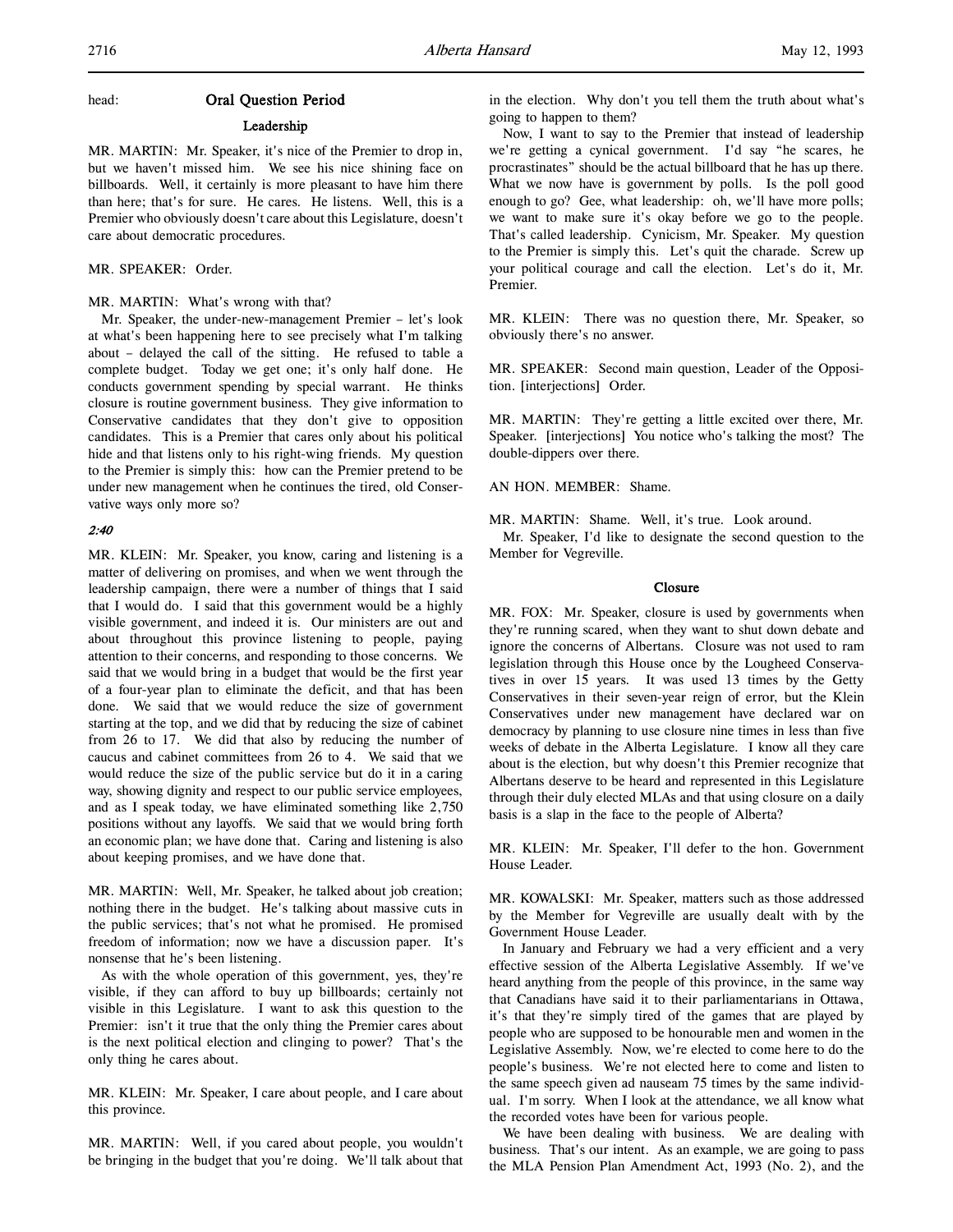NDP and the Liberals have voted against it. They've also voted against retroactive reductions back to 1989 in a vote in this Assembly last Friday, a recorded standing vote, and all of the citizens of Alberta can see it. We're about business, and we're about efficiency, and we're about effectiveness.

MR. SPEAKER: Vegreville.

MR. FOX: Thank you, Mr. Speaker. The Premier can put up signs trying to convince Albertans that he cares and listens, but the record proves otherwise. He doesn't care about the concerns of Albertans and doesn't want to listen to them in this Alberta Legislature.

Is the Premier proud of the fact that under his so-called new, open government they shut down debate and use closure on almost a daily basis, making it the rule rather than the exception?

MR. KLEIN: Well, as far as I know, Mr. Speaker, closure is proposed for one Act, and that is the pensions amendment Act. I can understand why the NDs and the Liberals are fearful of closure: they do not want to lose their pensions.

MR. FOX: Nine times in five weeks, Mr. Speaker. Every time these guys use closure to shut down debate, Albertans suffer. They used it to sell AGT, and it's cost us millions of dollars and thousands of jobs. I'd like to ask the Premier: why doesn't he understand that when he uses closure, be it on boundaries, pensions, game ranching, or labour legislation, democracy is abused and the people pay the price?

MR. KLEIN: I reiterate, Mr. Speaker: I suspect that the only reason the ND and Liberal opposition oppose closure relative to this very sensitive issue is that they don't want to lose their pensions. [interjections]

# Speaker's Ruling Decorum

MR. SPEAKER: Order please. [interjections] Order. [interjections] Order on both sides. [interjections] We're not waiting for God, hon. member. You're one of the members that the Chair is waiting for to stop the constant interruptions, because you must be up to about 19 so far.

Edmonton-Glengarry.

#### 2:50 Provincial Budget

MR. DECORE: Thank you, Mr. Speaker. When the current Premier first came to this Assembly in 1989, the debt of Alberta was some \$10 billion. After this fiscal year the debt of Alberta will be \$25 billion. When the Conservative government three budgets ago promised a \$33 million surplus, the current Premier stood in this Assembly and crowed – I guess calling it a promise might be taking it a little too far – about the government plan that would lead to a balanced budget. The Premier was wrong. Instead of a surplus we got a \$2.2 billion deficit, and the plan crashed. Now the Premier is crowing again, saying: trust me; trust me; we've got a plan to put the deficit and debt under control. My first question to the Premier is this. Of the \$700 million in suggested cuts \$200 million is included in what is called a local employment transfer program, a onetime-only program. Mr. Premier, how can you use that onetime program to show a \$200 million cut of the \$700 million?

MR. KLEIN: Fundamental to the hon. leader of the Liberal Party's question, Mr. Speaker, is the fact that we have a plan.

We have a four-year plan to eliminate the deficit, which is far more than the Liberals have, I might add.

With respect to a matter of trust, it's a lot better to trust me than to trust him; I'll tell you that for sure.

MR. DECORE: Well, Mr. Speaker, we get deflections from the Treasurer on answering questions on the budget. I guess we could almost expect the same thing from the Premier: not to answer questions.

Mr. Speaker, I think it's important for Albertans to know. No doubt the Premier didn't hear the question. Explain to Albertans, Mr. Premier, how \$200 million of the \$700 million in cuts comes from a onetime-only program. Explain that so that we can understand.

MR. KLEIN: Mr. Speaker, relative to details of the budget I'll defer to the Provincial Treasurer.

MR. DINNING: Mr. Speaker, clearly in our budget last year we invested some \$200 million in a local employment transfer program with the hopes that municipalities would invest those dollars to create jobs. We chose not to renew that program this year, and clearly that is a reduction in spending from last year's program.

Mr. Speaker, let's be clear about the plan. The hon. member talks about a plan.

MR. McEACHERN: You don't even understand yourself.

## Speaker's Ruling Interrupting a Member

MR. SPEAKER: Forgive me, Provincial Treasurer. Order please, Edmonton-Kingsway.

MR. McEACHERN: He doesn't know what he's talking about. We should get the former Treasurer to explain. He doesn't even understand his own books.

MR. SPEAKER: Edmonton-Kingsway. [interjection] The Chair has no intention of throwing the member out, because it seems to be what the hon. member wants. [interjection] Hon. member, please. I understand that you are a teacher by profession. There are students in the gallery here. Let's not get into this.

MR. MARTIN: Oh, come on.

MR. SPEAKER: Order, hon. member. Come on is what's happening. There's no need for this constant heckling going on across the floor. Hon. leader, you're aware of it, and hopefully you can discipline your own caucus.

### Provincial Budget

(continued)

MR. DINNING: Mr. Speaker, I was talking about a plan, and let's make a distinction here. We have a four-year plan that we have put in place, and we've taken action on that plan right now, this year. We're not holding back.

The NDP plan, on the other hand, is to tax. According to the Ron Collister show the NDP want to emulate the policies of the NDP government in Ontario. Wouldn't that be fine for the province of Alberta? They'd take Alberta to where Ontario has become now. I look across the way, Mr. Speaker, and they simply do not have a plan. They don't know how long it's going to take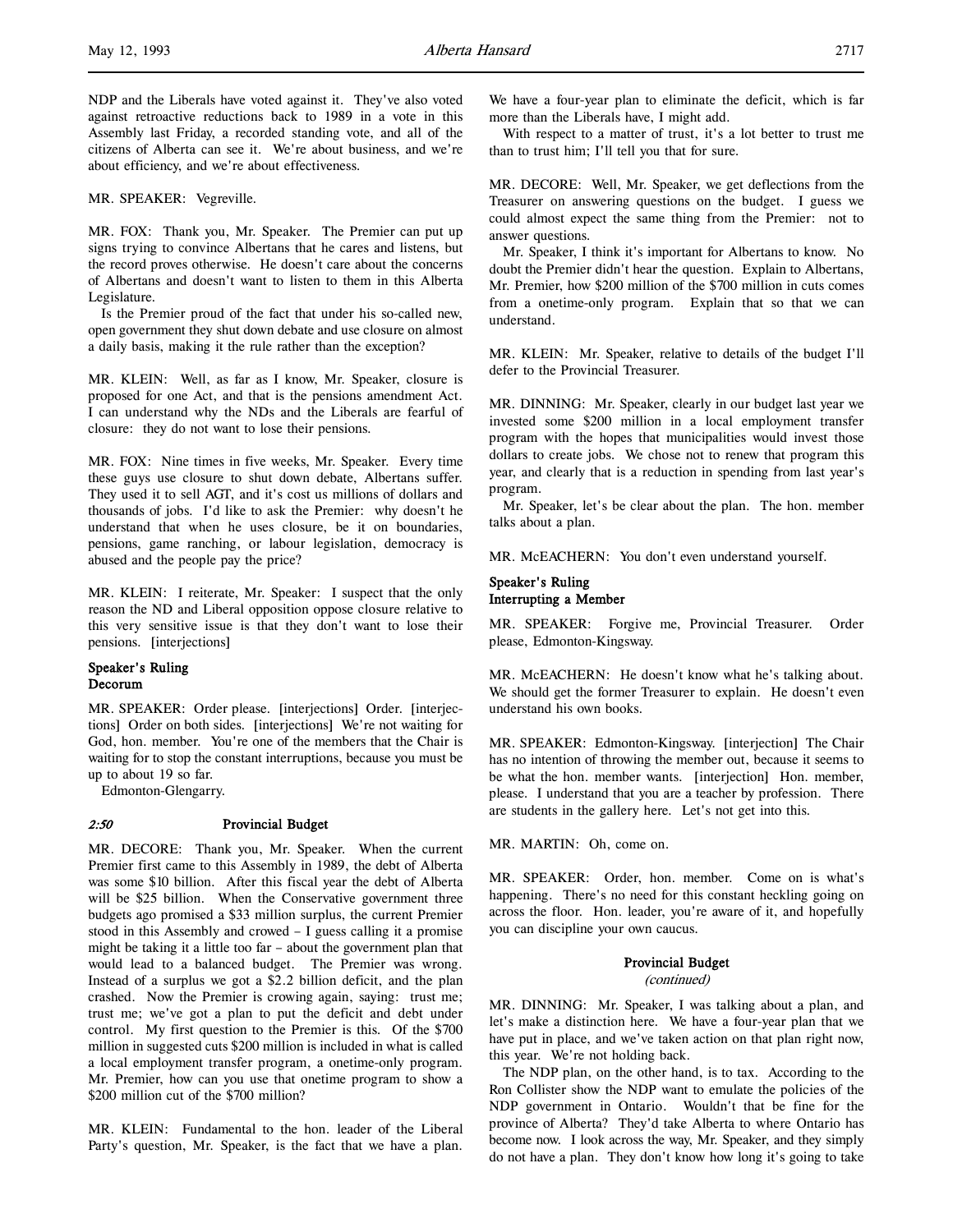to balance the budget. In Spruce Grove the hon. member talked about five or six years. In Smoky Lake he talked about . . .

MR. SPEAKER: Thank you, Provincial Treasurer. The last question, Edmonton-Glengarry.

MR. DECORE: Mr. Speaker, the Premier has talked about openness and accountability. It's just today that we got the government estimates, half of it. We got part of the estimates of an open and accountable government, a government that the Premier says is going to be new and different. It looks to Albertans, Mr. Premier, like these estimates are being made up as you go along. I'd like you to tell Albertans why it is that Albertans have not seen all of the estimates, the complete estimates for this budget, like they usually see the day the budget is brought down.

MR. KLEIN: Mr. Speaker, if the hon. leader of the Liberal Party would take the time to go through the primary budget document that was tabled by the Provincial Treasurer, he will see a complete and full summary of all the estimates. [interjections]

MR. SPEAKER: Order. [interjections] Order please. [interjection] Order.

MR. FOX: Shape up, Stockwell. There are kids in the gallery.

MR. SPEAKER: I trust they're all in the gallery.

Fort McMurray, followed by Edmonton-Strathcona if there's time.

### Edmonton Oilers

MR. WEISS: Thank you, Mr. Speaker. My question is directed to the Premier. I know the Premier is aware of the controversial issue surrounding Mr. Pocklington, the Edmonton Oilers, Northlands, the city of Edmonton, and of course the NHL Board of Governors. Earlier the Premier indicated that the province would not be involved in this situation. I'm wondering now if he could advise the Assembly if he's taken any subsequent action to ensure that the Oilers remain in Edmonton as an important economic benefit not only to Edmonton but to all Albertans.

MR. KLEIN: Mr. Speaker, I've written Bruce McNall, the chairman of the National Hockey League Board of Governors, and have copied all the other governors expressing the concern of the people of this province over the possibility of the Oilers moving from the city of Edmonton. I expressed to Mr. McNall – and I'll be happy to table the letter – that I'm deeply concerned, and I'm sure all Albertans are deeply concerned, about the possible move of the Oilers and the implication of such a move for this province. Therefore, I appealed to Mr. McNall on behalf of Albertans and to the National Hockey League to assist the city of Edmonton in its efforts to preserve its professional hockey franchise.

MR. WEISS: Well, Mr. Speaker, I hope the Premier's efforts bear fruit.

Mr. Speaker, the Premier is a Calgarian. Would he perhaps alleviate the concerns and fears of us in the south and the northerners in particular that it isn't a Calgary plot to eliminate the Oilers as direct competition to the Flames?

MR. KLEIN: No, I can assure the Assembly, Mr. Speaker, that it is not a Calgary plot. I mean, the Flames wouldn't be the Flames without the Oilers.

MR. SPEAKER: Edmonton-Strathcona, followed by Edmonton-Whitemud.

## Consumer Protection

MR. CHIVERS: Thank you, Mr. Speaker. Last Friday the Minister of Municipal Affairs informed department employees that consumer education and mediation services were being eliminated. The destruction of the department of consumer and corporate affairs under the new management will deprive Alberta consumers of any protection against unscrupulous marketplace practices. Yesterday it was reported that the consumer affairs minister had offered to mediate a dispute that saw several families evicted from Mobile City Estates trailer park in Spruce Grove with only four days' notice. To the Minister of Municipal Affairs: how does the Minister of Municipal Affairs propose to conduct this mediation in view of the fact that he's eliminated the department that provided the service?

DR. WEST: Mr. Speaker, there has been a direction given to consumer and corporate affairs through the budgeting process that there will be changes in the future. The mediation process in the province of Alberta has evolved over the years to a point where many individuals can take the responsibility of themselves to many private agencies that can help them in mediation. As well, we have 31 Acts that will be enforced in the province of Alberta under consumer and corporate affairs that cover everything from the Collection Practices Act to the Condominium Property Act to the Direct Sales Cancellation Act and so forth.

In place today there are many private-sector directions where people can find mediation. I have a list here: Better Business Bureau of Calgary, Insurance Bureau of Canada, disputes settlements, Alberta Arbitration and Mediation Society, Canadian Bar Association, new home warranty programs, Edmonton community mediation services, Association for Residence Maintenance for Seniors, or ARMS, Parlee McLaws. Some of these local law firms will be offering . . .

MR. SPEAKER: Thank you, hon. minister. Save a few more of them, please.

Supplementary.

MR. CHIVERS: Mr. Speaker, in view of the cost private mediators are simply not a realistic alternative for victimized consumers. Contrary to the minister's view, the role of the Better Business Bureau as a private member-sponsored body is no substitute for a vigorous public consumer affairs body. The closure of consumer affairs says to Alberta consumers that the regulators are out of business and that it's open season on consumers. To the Provincial Treasurer: does the Treasurer's recent budget statement about the government getting out of the way of business really mean that consumers are going to be left without any watchdog and that the consumer affairs laws will be unregulated and unenforced?

### 3:00

DR. WEST: Mr. Speaker, I'd like to give an update on the current status of corporate consumer affairs. After budgeting, there will still be 82 positions remaining. These will handle the mandated responsibility required by legislation, as I said, by the 31 Acts. This includes licensing certain businesses, mainly those with trust accounts or where there have been numerous complaints or consumer losses in the past; ensuring minimum financial stability requirements are met through bond and other means; handling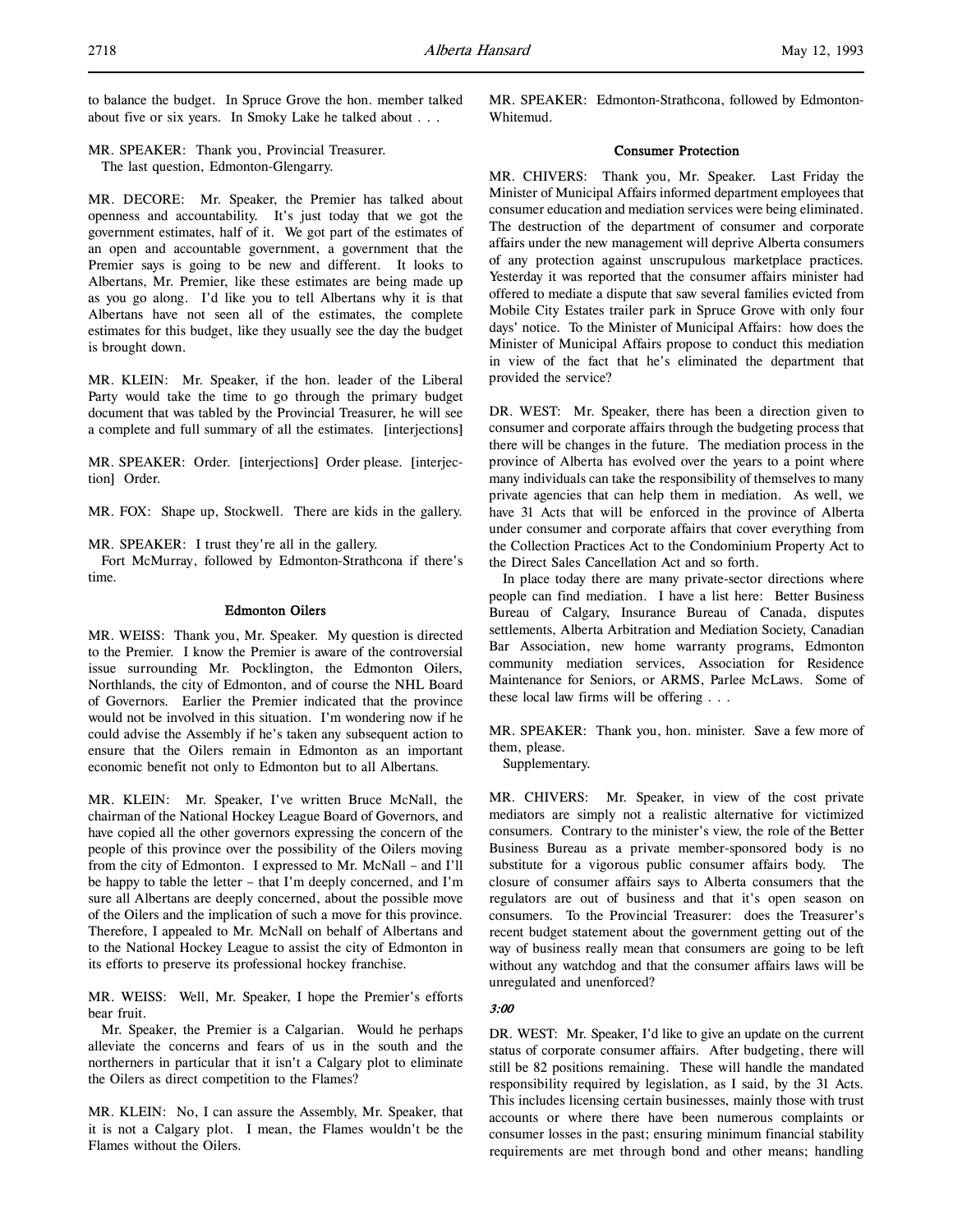### **Gambling**

MR. WICKMAN: Mr. Speaker, when the minister of lotteries pushed ahead with the installation of gambling machines in Alberta, this caucus cautioned the minister on the impact on revenue sources toward the nonprofit community-based groups. The latest community activist to express outrage about these gambling devices robbing community groups of much needed revenue is the government handpicked chairman of the Premier's council on Albertans with disabilities. To the minister: what steps is the minister prepared to take to monitor the impact of these gambling machines on nonprofit groups throughout the province?

MR. KOWALSKI: Mr. Speaker, I have ongoing consultations with the chairman of the Premier's council on disabilities, and this matter has never been raised with me.

Secondly, Mr. Speaker, tomorrow we'll be issuing a news release indicating to the people of Alberta the consultant that we have now selected to undertake a review of the incidence of gaming and gambling in the province of Alberta. That will be done tomorrow.

MR. WICKMAN: Mr. Speaker, is the minister prepared as part of this plan to consult with these nonprofit groups before he moves any further towards his goal of 8,500 such gambling devices throughout this province?

MR. KOWALSKI: Mr. Speaker, it was several months ago that we had inserted advertisements in the major communication papers in the province of Alberta asking for consultants to come forward with a proposal to look at the incidence of gaming and gambling and the impact on the people of Alberta. We've had a large number of consultants submit submissions and proposals, and I would sincerely hope that as the prime consultant, who was selected and will be announced tomorrow, continues his work, he or she will have an opportunity to consult with all nonprofit groups.

Mr. Speaker, the policy that we had announced in the spring of 1992 is one that we will be moving forward with. We have in the gaming area a high amount of applications that come to us. As an example, under the Alberta Gaming Commission a nonprofit organization that would now want to get a casino licence in either Edmonton or Calgary in essence has a waiting period of 18 months, 18 months to wait to have the right. The seven casinos in the province of Alberta are being utilized by the nonprofit sector in our province with a great deal of access and rapidity.

I repeat the answer where I began, Mr. Speaker: I've not had any consultation with the gentleman that the Member for Edmonton-Whitemud is talking about in terms of this being a negative. No one has talked to me about that yet.

MR. SPEAKER: The Member for Little Bow, followed by Edmonton-Beverly.

## Western Premiers' Conference

MR. McFARLAND: Thank you, Mr. Speaker. My question today is for the Deputy Premier of Alberta, the Minister of Federal and Intergovernmental Affairs, as it relates to the Premier's visit with Premier Harcourt of B.C. this past Monday. I understand that the topic of discussion was the Western Premiers' Conference which is coming up this following week. Would the Deputy Premier please indicate which items were discussed and which items will be on the agenda for this upcoming Western Premiers' Conference?

MR. ELZINGA: Mr. Speaker, as the hon. member has indicated, our Premier did meet with the Premier of British Columbia, whereby we did go through an overview as it relates to the items that are going to appear on the agenda when we do gather together in Canmore next week as a group of western Premiers. The main thrust and all the agenda items relate to further economic development in western Canada. The Premier of B.C. also suggested to our Premier that there was greater availability to work more closely so that we could have mutual projects for both British Columbia and the province of Alberta as it relates to further economic development.

MR. SPEAKER: Supplementary, Little Bow.

MR. McFARLAND: Thank you, Mr. Speaker. Would the Deputy Premier indicate which of these items that were discussed, if any, might deal with closer co-operation or joint projects which would be mutually beneficial and at the same time be beneficial to Alberta?

MR. ELZINGA: Mr. Speaker, there was quite a broad range of topics discussed, but let me just highlight three. Number one was the removal of interprovincial trade barriers, which will be on the agenda for the Western Premiers' Conference that is taking place next week. In addition to that, Premier Harcourt indicated to our Premier that he saw greater opportunities for the exportation of goods produced within the province of Alberta to the Pacific Rim. As I'm sure members are aware, Premier Harcourt has exerted a concentrated effort amongst the Pacific Rim countries, and he felt that there was a greater role for the province of Alberta to play. Plus, in essence, we are working, as the Premier has indicated, in a more co-operative way with governments of all levels. That was mainly the initiative of the visit itself.

### Municipal Grants

MR. EWASIUK: Mr. Speaker, due to provincial downloading many of my constituents and homeowners throughout Alberta are facing increased local taxes this year. The Alberta Urban Municipalities Association estimates that provincial support for 12 major programs has declined significantly since 1989, and without budget details we don't know the extent of the cuts for this year. In many municipalities over 50 percent of the property tax goes to services other than municipal services, primarily education, which has also declined from provincial support in the last while. As a result, tax increases for education have already been announced in some jurisdictions. My question is to the Minister of Municipal Affairs. How can the minister support this government's claim that there are no new taxes as a result of this year's budget, when Albertans will surely pay more local taxes to pay for this government's mismanagement?

DR. WEST: Mr. Speaker, the municipal assistance grants, which are unconditional grants that go to municipalities, had a zero increase or decrease this year. The municipalities were all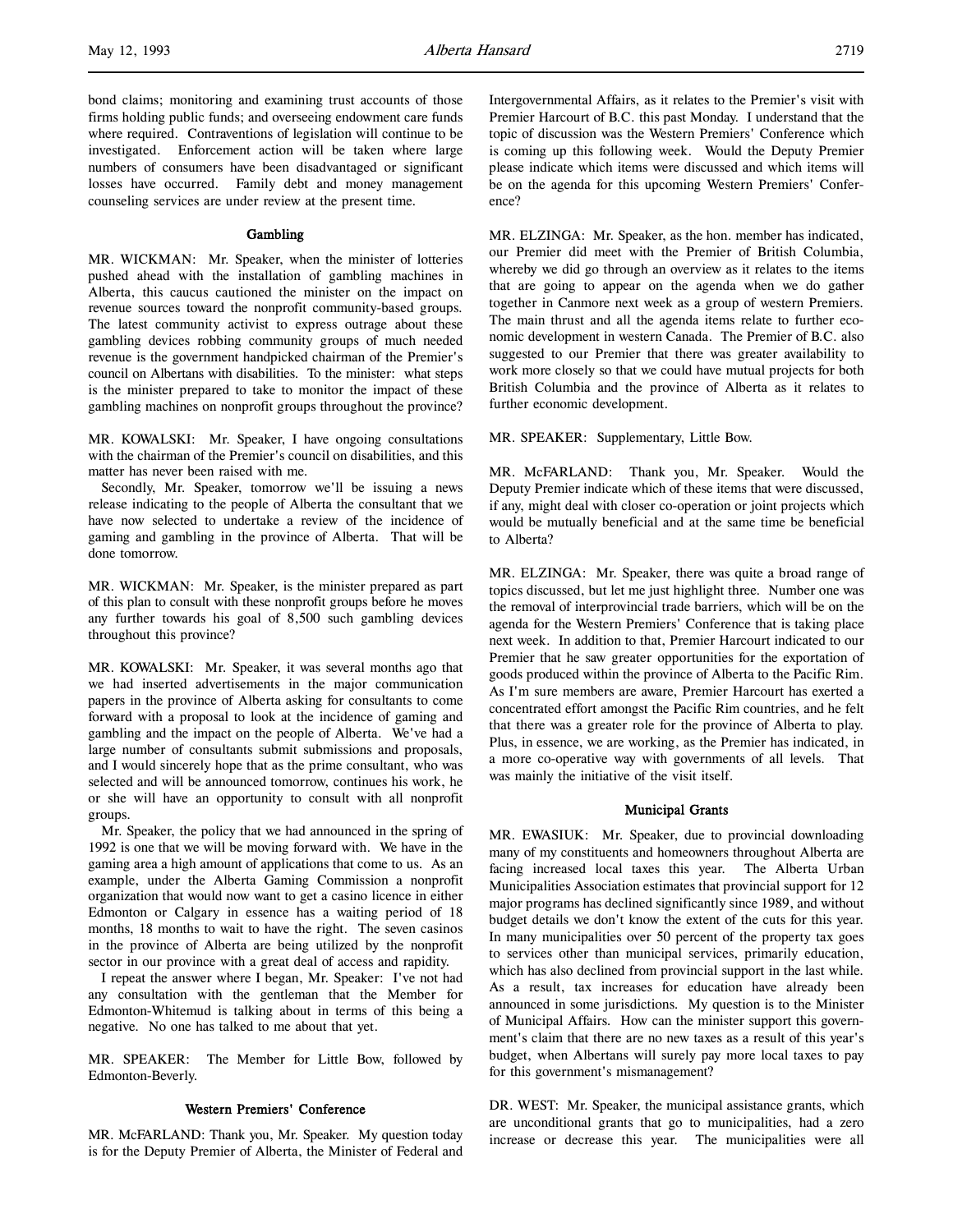consulted, and they were aware of this well ahead of time. Most of them had budgeted for a zero increase in those grants.

MR. EWASIUK: Well, Mr. Speaker, in 1990 this government brought in a comprehensive process called Local Government Financing Review. The present Minister of Municipal Affairs assured the AUMA earlier this year that he would meet with the authors of that report and make it public. My question to the minister is simply this: why isn't the minister releasing this report?

DR. WEST: Mr. Speaker, the report is under review as an internal document to the department. We have taken forward some of the recommendations in it and will be having further discussions with the people that gave their time and contribution to this document.

Let me give you an example. One of the recommendations was to find equity in education. I see that this year \$30 million was taken out of the lottery funds and put into equity in education and, as I said, met one of the recommendations of this financial review. We'll be going over this document in the future with the urban municipalities, RIDAA, and some of the other players involved, and we'll be coming back to this Assembly in the future to report.

MR. SPEAKER: Calgary-McKnight, followed by Drayton Valley.

## School Amendment Act

MRS. GAGNON: Thank you, Mr. Speaker. Bill 41 was introduced in the Legislature in 1992 by the present minister of finance. He advised the House in response to my question of June last year that it took at least 10 years of consultation to draft the Bill. In this session the present Minister of Education introduced amendments to Bill 41, amendments which answered many of the concerns expressed through the summer and so on and raised at the time of second reading. The Bill has now gone through Committee of the Whole with support from all sides. My question is to the Minister of Education. How much longer will this government keep school boards in this untenable position of uncertainty and inability to plan?

# Speaker's Ruling Anticipation

MR. SPEAKER: Forgive me, hon. minister, but questions are out of order on the matter after it's gone past second reading. Drayton Valley.

## 3:10 Seniors Advisory Council

MR. THURBER: Thank you, Mr. Speaker. Seniors in Alberta know and respect the good work that the Seniors Advisory Council has done over the past few years. These Albertans, who are the mainstay and the pioneers of our communities, are really upset with some of the comments made by the opposition in this House regarding the future of the Seniors Advisory Council. I would like to ask the chairman of the Seniors Advisory Council, the Member for Bow Valley, if he could comment on the future of this council to give them some comfort.

MR. MUSGROVE: Mr. Speaker, I presume that the member is speaking of some comments made on May 7 by one of the opposition members who said something about the elimination of the Seniors Advisory Council. I have to state that this is not true. The seniors council is alive and well. It concerns me that some people would use these kinds of scare tactics to confuse and frighten the senior citizens of Alberta. Right now, with the help

of the secretariat, we're actively supporting seniors week, June 6 to 12, to recognize, along with a lot of others, the contribution that seniors have made to Alberta.

MR. SPEAKER: Supplementary, Drayton Valley, followed by Edmonton-Calder.

MR. THURBER: Thank you, Mr. Speaker. The supplementary is to the chairman again. Could you detail some of the consultation processes that are in place and have taken place over the past period of time?

MR. MUSGROVE: Mr. Speaker, we have recently met with a lot of seniors' organizations all over Alberta to deal with policies that came out as recommendations in our annual statement. We're also currently working with several groups, including the Kerby Centre in Calgary, on elderly abuse. We receive up to 1,600 phone calls a month at our office requesting information about seniors. We put out our senior citizens book that outlines all of the benefits, both Canadian and Alberta, for seniors. We mail out approximately 1,600 copies of those a month, and we're constantly meeting with groups and listening to their concerns and bringing those back to the government.

One of the things that we hope to do is to have an annual seniors conference this fall. [some applause]

MR. SPEAKER: Is the applause for his tie or the fact that most of us will be seniors at the conference?

## Social Workers Contract Negotiations

MS MJOLSNESS: Mr. Speaker, yesterday I asked the Minister of Family and Social Services if he would be willing to meet with negotiators from local 6 to resolve basic issues, such as excessive caseloads, that have been on the table since 1990. The minister indicated that his department had met on Tuesday, referring to negotiations, which by the way are not going anywhere. To the minister: given that no progress is being made in these negotiations, will the minister now commit to intervening personally to ensure that long-standing issues are resolved?

MR. CARDINAL: Mr. Speaker, I'd just like to indicate again that as the minister I am open to meet with the employees, and I have met a lot of employees in the department: frontline workers, managers, administrators, and so on. In relation to the negotiations, they are ongoing. The negotiations are continuing today. I would like the Minister of Labour, no doubt, to supplement as far as negotiations. In addition to that, I am planning on meeting the president on an informal basis next Wednesday, May 19, to discuss general issues about my department's activities in the future.

MR. SPEAKER: Supplementary, Edmonton-Calder.

MS MJOLSNESS: Thank you, Mr. Speaker. We're talking about the minister's involvement at this point to resolve some of the issues, because it has been three years since this government promised publicly to deal with these issues. Caseloads are still increasing, and they're placing an intolerable burden on the workers. As well, Albertans' lives are being placed in jeopardy. I'd like to ask the minister: given his previous answer about not getting involved, how does this minister justify this inexcusable delay and his lack of regard for not only members of his own department but Albertans that are being placed at risk by this minister's inaction?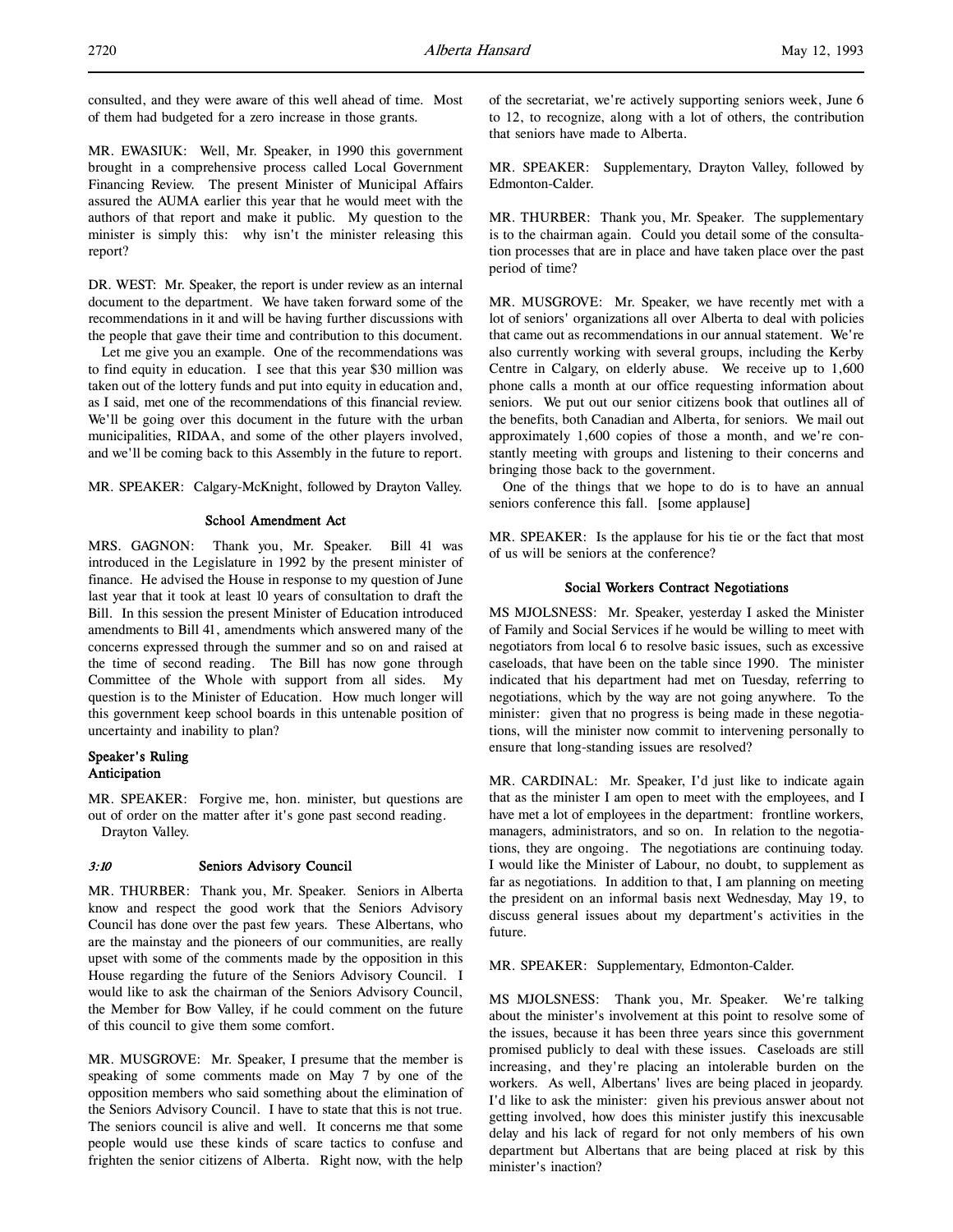MR. SPEAKER: The Minister of Labour, briefly.

MR. DAY: Well, Mr. Speaker, I can repeat that negotiations are ongoing, and certainly I don't think it would be effective to intervene when you're dealing with people on all sides of the issue who are responsible, mature individuals. I believe they're going to come to a negotiated conclusion, and that's the best way to allow this to happen.

MR. SPEAKER: Edmonton-Avonmore, followed by Calgary-North West.

## Alcohol and Drug Abuse Commission

MS M. LAING: Thank you, Mr. Speaker. My questions are to the minister responsible for AADAC. Two days ago I raised questions about the 12 percent cut to AADAC's budget without receiving any answers. The chair of AADAC is trying to stall Albertans' learning the truth by telling us to wait for the estimates. However, AADAC officials are not hiding the truth and have indicated that while administration was indeed cut, education and prevention are also being cut, client monitoring and program evaluation are being cut, treatment programs are being cut, and a user fee is being introduced. Wouldn't the minister agree that there will be long-term consequences to society as a result of the reduction in treatment for teens provided by the adolescent treatment program in Edmonton?

MRS. MIROSH: Mr. Speaker, teens are very important to society, and it's this government's priority to continue delivery programs to teens who are addicted to drugs and alcohol. There are many programs around Alberta that we are evaluating. We're evaluating the results of these programs. There is a program in Calgary that doesn't require any funding. We're looking at all these programs to be very effective for drug and alcohol addiction of teens. Of course, we all know that we're under budget cuts. That's already been described by our Provincial Treasurer. I would like to just reiterate that there are no program cuts.

MS M. LAING: Well, Mr. Speaker, I didn't ask about Calgary; I asked about the program in Edmonton.

My second question is to the chair of AADAC. The Northern Addictions Centre in Grande Prairie cost taxpayers \$9 million and was built with detoxification, treatment prevention, and education service capacities. The facility was opened in 1991 with 50 percent capacity, and AADAC is now planning to reduce services to 25 percent. Even if we are to believe the chair's assertion that service will not cut back to 25 percent, how does he justify and explain this gross mismanagement of taxpayers' dollars and the wasted potential of this important facility?

MR. HYLAND: Mr. Speaker, to the hon. member. The Northern Addictions Centre, as she said in her preamble, has never operated at the total amount of beds available because of the funding. The detox unit will continue to operate at roughly the same level that it's operating now. But due to lack of funding the remainder of the facility will operate as it has since the opening, without the additional beds.

MR. SPEAKER: Calgary-North West, followed by Calgary-Fish Creek.

## Alberta Opportunity Company

MR. BRUSEKER: Thank you, Mr. Speaker. In the budget proposal the government has proposed as a cost-saving measure to streamline and combine the Alberta Opportunity Company, the Alberta Agricultural Development Corporation, and the Motion Picture Development Corporation as a single entity. My question today is to the Minister of Economic Development and Tourism. Given this government's failure to provide us the details, including things like estimates for this department, can the minister respond as to why AOC is getting an increase in funding of \$3.4 million as shown in the Treasurer's document?

## 3:20

MR. SPARROW: Mr. Speaker, Albertans have told us over and over again that we should be looking at all of the agencies, boards, and commissions. As you know, a task force worked very diligently on this for several months. That task force recommended that this amalgamation take place. I fully agree with it. In recent meetings with the chairman and president of AOC, they are looking forward to that. Shortly after July 1 the details of that amalgamation will be available, and there shall be substantial savings. I'm sure my colleague the Minister of Agriculture, Food and Rural Development could supplement my answer as he will be quite involved in that amalgamation.

MR. BRUSEKER: Well, Mr. Speaker, that was an interesting answer to a question I didn't ask. The question was: how can you save money by spending an extra \$3.4 million?

My supplementary question is: will the minister admit that the extra \$3.4 million that's going to AOC as shown in the Treasurer's document is simply an attempt to cover up the losses in the export loan guarantee program, in which last year you wrote off \$3.1 million?

MR. SPARROW: Mr. Speaker, that's totally misleading and not a fact. Definitely, it is not.

- MR. SPEAKER: Calgary-Fish Creek.
- MR. McEACHERN: Where's the rest of it?
- MR. SPEAKER: Order.

Calgary-Fish Creek.

## Calgary Health Services

MR. PAYNE: Thank you, Mr. Speaker. Earlier today I received an unusually high number of phone calls from concerned constituents in Calgary. These calls were triggered, apparently, by media coverage of the Calgary health services plan to provide at taxpayers' expense free condoms to some tuxedo rental shops in Calgary. Apparently, the intention is to supply a package of condoms with each tuxedo rented out for high school graduation functions. I'm wondering: can the Minister of Health clarify her department's policies with respect to this type of program spearheaded by Calgary health services?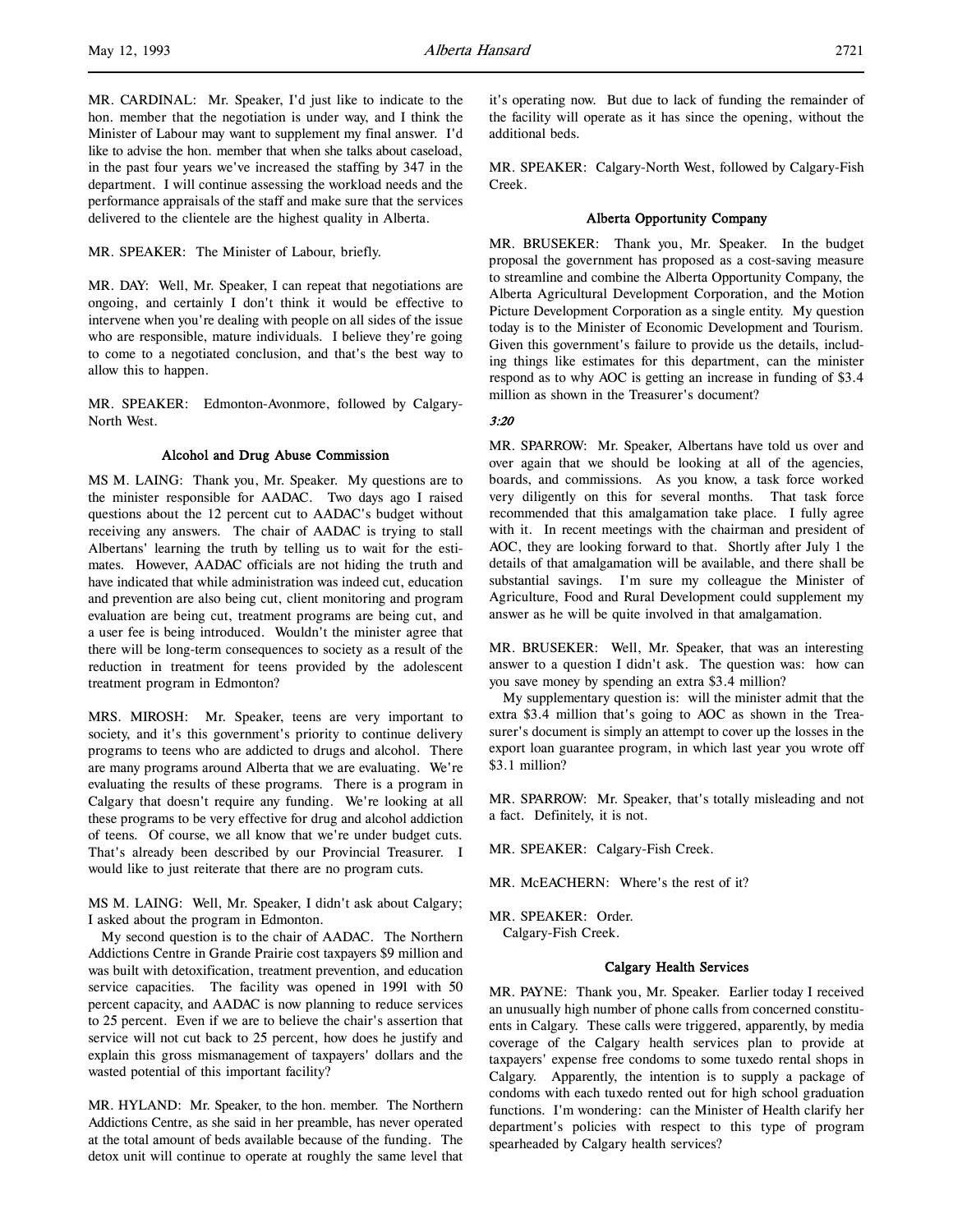MRS. McCLELLAN: Well, Mr. Speaker, in response to the hon. member I would be pleased to clarify the role of Health in this. Calgary health services is responsible to the Calgary health unit board and, ultimately, to the Health minister. However, it would be only under very rare circumstances that I would intervene in a program. It is my understanding that because of the public concern Calgary health services is considering postponing implementation of that program.

MR. SPEAKER: Supplementary, Calgary-Fish Creek. [interjections] Order. I know we're all tempted to make interesting comments on the issue.

Calgary-Fish Creek.

MR. PAYNE: Well, Mr. Speaker, I have to add parenthetically that I'm puzzled by the New Democrats, who regard this as such a humorous issue. I can assure them and their New Democrat candidate in Fish Creek that it's a very serious concern among my constituents.

I'm heartened by the minister's reply, however, of Calgary health services' apparent intention to postpone. I was unaware of that. At the same time, however, I would be reassured if I could have from the minister herself her assurance that she'd convey these concerns directly or from her staff to Calgary health services.

MRS. McCLELLAN: Well, Mr. Speaker, certainly because of the member's concern and because of public concern that has been received in my office, that information will be conveyed to Calgary health services through the Calgary public health unit, to whom they're responsible.

MR. SPEAKER: Thank you.

Point of order, Westlock-Sturgeon.

# Point of Order Explanation of Speaker's Ruling

MR. TAYLOR: Thank you, Mr. Speaker. Perhaps you could clarify the reason you ruled out the hon. Member for Calgary-McKnight's question. It's under *Beauchesne* 409(12). It says, "Questions should not anticipate a debate scheduled for the day, but should be reserved for the debate," which is quite correct, all right. But the question on the third reading of Bill 41: although it's on the Order Paper, it is not on the agenda that the Government House Leader circulated. If you use the argument that it's on the Order Paper – and I thought we went through this a couple of years ago – literally everything's on the Order Paper. By the end of a long session you could get so that all we could do is grunt because everything would be on the paper in some way or another. So I thought what would not be allowed should only be what has been circulated by the House leader on the agenda for the day.

MR. SPEAKER: Thank you, hon. member. First, while any member can raise the issue, the tradition of the House is that the member who feels aggrieved should raise the matter herself. Secondly, though, we have a number of precedents in terms of anticipation. Once a Bill has got past the second reading stage to the committee stage, it is no longer subject matter for question period. Thank you.

Now, if those of you who have urgent business perhaps would like to leave the House, I'll deal with the matter of purported privilege. Like the wind please, hon. members, like the wind. Let's not stop and visit, hon. members. If we're leaving, please go.

# Privilege

# Access to Budget Estimates

MR. SPEAKER: Thank you. I'm glad that other members are here to hear this particular issue.

On May 10, 1993, the hon. Member for Edmonton-Strathcona rose on a matter of purported privilege. Proper notice was given in accordance with Standing Order 15(2). In his submission the member stated, and I quote:

Last Friday the public of Alberta learned that the Deputy Premier provided to some or all Conservative Members of the

Legislative Assembly a breakdown of government spending plans in their respective constituencies which detailed all public works, capital projects, and hospital and nursing home projects being undertaken in their constituencies for the 1993-94 fiscal year. The focus of concern is the release of government spending plans in their respective constituencies which detailed all public works, capital projects, and hospital and nursing home projects being undertaken in their constituencies for the 1993-94 fiscal year.

The Deputy Premier on page 2651 of Hansard stated, and I quote:

I certainly did provide to hon. members clarification information which came directly out of the 1992-93 government estimates and capital fund estimates.

If hon. members would like to take a look at the particular estimates of 1992-93, they will see in a number of cases specifics with respect to various health care projects that are under construction. These estimates provide information with respect to certain projects.

The Deputy Premier goes on further, and I quote:

So the only information that would have been provided to anyone who requested it would have been information that would basically cover that particular project in the 1993-94 year . . . This type of information that was made available to those who requested it is no different than the information that this minister of the Crown has made available upon request in previous years.

A further quote:

I received no request from any member of the opposition since Friday morning for any additional information with respect to any projects.

And in concluding his remarks on page 2651 of Hansard, the minister further stated, and I quote:

I look forward to additional information that might be provided, including the citations of violation and a specific example of where I have violated any of the principles that would govern a member of Executive Council in terms of providing information to hon. members of the House once they have requested it.

### 3:30

On page 2652 of *Hansard* the Chair requested Edmonton-<br>rathcona to provide additional citations. The Chair also Strathcona to provide additional citations. requested the Deputy Premier to supply

examples of information that were given out to various members of the government benches.

On May 11 the Deputy Premier agreed to supply the requested material. On May 11 during question period the Member for Edmonton-Strathcona sent a letter to the Chair with his citations. The citations submitted by Edmonton-Strathcona include Standing Order 2 and sections 8, 9, and 10 of the Legislative Assembly Act, with particular reliance on section 10(2)(b) of the Legislative Assembly Act. While these citations do deal with a member's privilege, the Chair does not find them relevant to the specific issue as raised by the Member for Edmonton-Strathcona. However, the Member for Edmonton-Strathcona does cite page 115 of Erskine May, and the Chair does concur that this citation is relevant, and I quote:

Generally speaking, [the] act or omission which obstructs or impedes either House of Parliament in the performance of its functions, or which obstructs or impedes any Member or officer of such House in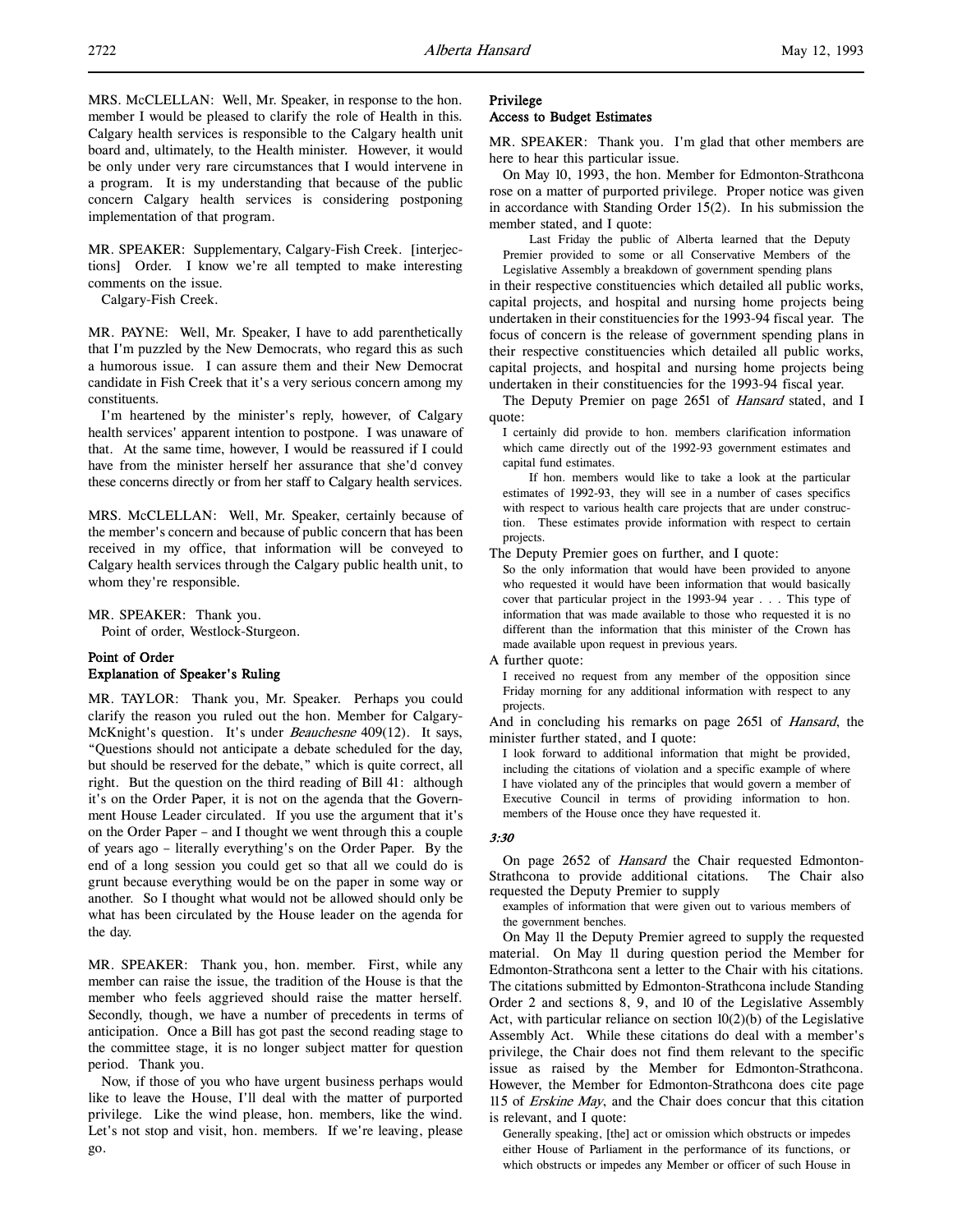the discharge of his duty, or which has a tendency, directly or indirectly, to produce such results may be treated as a contempt even though there is no precedent of the offence.

The Chair's responsibility in determining a prima facie case of privilege is to identify on the surface, does it appear that there has been an act or omission by the Deputy Premier that has impeded the Member for Edmonton-Strathcona in the discharge of his duties to this House and his constituents? There has indeed been some confusion in the method of the tabling of budget estimates for the current fiscal year. The pattern of procedure of at least the past 15 years has been altered. The recent tradition of this House has been to have all budget documents and estimates tabled in the Assembly as a whole. This has not been the case this year.

Edmonton-Strathcona's particular stated concern relates to various documentation related to public works on a constituency breakdown basis and that such material was not given to all members of this House. The Deputy Premier has stated that the material was and is available on request. The minister further stated that no requests for such information were received from opposition members as of May 10, 1993. The Deputy Premier informed the Chair on May 11 that while some constituencies have projects under way, other constituencies have none. Therefore, information is not available for every constituency.

In examining the material submitted to the Chair by the Deputy Premier, it appears on the surface, or prima facie, that the specific dollar information contained in the 1993-1994 approved capital projects by constituency would be the same dollar figures contained in the estimates. However, the Deputy Premier has also stated in the material submitted:

These profiles of approved capital projects provide the following information:

- (1) total project cost;
- (2) expenditure forecast to March 31, 1993;
- (3) 1993/94 approved budget;

(4) future years requirements; plus a precis briefing on each project. To further quote from the Government House Leader:

In my Ministerial briefing book I have a complete overview of all capital projects under my jurisdiction. For each project there is a statement of expenditures to March 31, 1993, a programmed amount for fiscal 1993/94 and a requirement for future years' expenditure. A precis briefing on each project is also included.

This information is not "Estimates" information. Rather it is information for the Minister and it has always been my policy, as a Minister, to share information contained in my Ministerial briefing book on a discretionary basis.

The Chair is not fully able to evaluate each and every constituency's documentation. What is apparent is that the information provided by the Deputy Premier covers projects for both the fiscal years '92-93 and '93-94. The Chair cannot confirm that the constituency profiles, to use the quote of Edmonton-Strathcona,

detailed . . . [all] public works . . . capital projects . . . [and] hospital . . . [and] nursing home . . . projects,

as stated in Edmonton-Strathcona's purported point of privilege.

However, the Chair shares the concern of some members of the House that this year's budgetary process is indeed a substantial departure from the fairly long-standing practices of this House. Therefore, and in concurrence with the *Erskine May* citation as referenced by the Member for Edmonton-Strathcona in his letter to the Chair, what is actually before the House is a possible contempt and not a prima facie breach of privilege.

Page 192 of Maingot's *Parliamentary Privilege in Canada* states, and I quote:

Each House also claims the right to punish actions which, while not breaches of any specific privilege, are offences against its authority or dignity.

A further quote:

Such actions, though often called "breaches of privilege" are more properly distinguished as contempts.

The Chair finds that a contempt of the House did occur when partial '93-94 budget detail was released prior to being tabled in this House.

MR. KOWALSKI: Mr. Speaker, I have great respect for the office of the Chair, and I have great respect for the ruling of the Chair. If there was anything that I have done by way of bringing a contempt understanding, I would want to sincerely apologize not only to the Chair but to all hon. members of this particular Assembly. It was certainly not my intent to ever find myself in a situation that would bring this suggestion of impropriety on myself personally, if that is such the case. If it is the case, I would again sincerely apologize, and I would hope that all hon. members would accept it in that light.

MR. CHIVERS: Mr. Speaker, I appreciate the comments of the Deputy Premier, and I would simply request him to make available similar information to other members.

MR. KOWALSKI: Mr. Speaker, that would be something I would do.

MR. SPEAKER: Thank you, hon. members.

Of course, our decisions at all times in this House are on the basis of the responsibilities and functions which we perform, and never at any time is there any hint at all of any personal bias involved in it.

The Chair heartily thanks the House and thanks the Member for Edmonton-Strathcona and in particular thanks the Deputy Premier for his generosity of spirit in the parliamentary tradition.

head: **Orders of the Day** 

head: Government Bills and Orders

head: Third Reading

### Bill 68 Public Sector Pension Plans Act (No. 2)

MR. DINNING: Mr. Speaker, it's a pleasure for me to move third reading of Bill 68, the Public Sector Pension Plans Act (No. 2).

Mr. Speaker, this Bill having received pretty good scrutiny at second reading stage as well as committee stage, I would simply ask all hon. members to support the motion to perform third reading on this important piece of legislation.

HON. MEMBERS: Question.

[Motion carried; Bill 68 read a third time]

## Bill 66 Members of the Legislative Assembly Pension Plan Amendment Act, 1993 (No. 2)

MR. SPEAKER: Deputy Premier.

## 3:40

MR. KOWALSKI: Thank you very much, Mr. Speaker. It was a few days ago that we introduced the Members of the Legislative Assembly Pension Plan Amendment Act, 1993 (No. 2). We've had debate on second reading dealing with the principles, and we've now moved through committee with respect to this matter as well. There has been extensive debate on this particular Bill. Mr. Speaker, when we were rising out of committee last evening,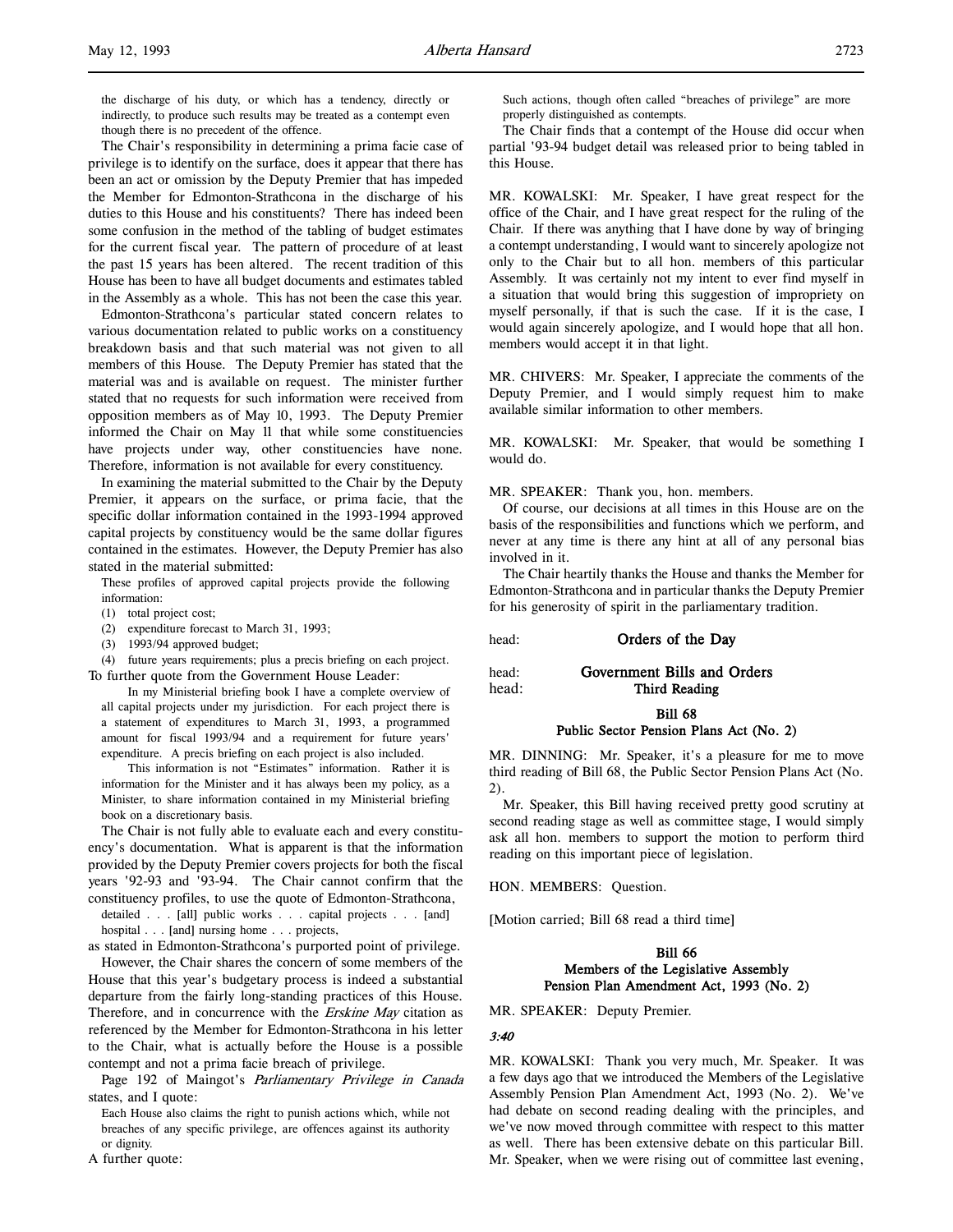I did thank all of the hon. members of this Assembly for their participation in this debate.

I would now move that Bill 66, the Members of the Legislative Assembly Pension Plan Amendment Act, 1993 (No. 2), be approved as amended.

### MR. SPEAKER: Edmonton-Strathcona.

MR. CHIVERS: Thank you, Mr. Speaker. As the Deputy Premier has indicated, this Bill has moved through the stages of the Assembly to where it presently is, at third reading. I won't belabour the comments that have been made in previous sessions. Suffice to say that I do wish to place on the record the reasons why the Official Opposition will not be supporting this Bill.

We all know the history of the issue as it has evolved in the present sitting of the Legislature, first with the MLA pension Bill No. 1 and the inadequacies of that Bill. That was clearly recognized by the government. That Bill, of course, sought to deal with the issue only in respect of the future. That Bill, Bill 62, proposed a 35 percent reduction in pensions in the future and changed the age and service formula to age 65 and eliminated double-dipping in the future. Of course the history of the matter is that the government at that time took the position that they could not legally do anything about the past. When that issue reached the public forum and debate ensued, it turned out that indeed there were not legal impediments to dealing with the past, and as a consequence of that it became clear to the government that it would be necessary to address the past in some fashion.

Hence we come to Bill 66. The question now becomes not whether or not it's legally possible, whether there's any legal impediment to addressing the pensions issue with respect to the past, but a question of how the past should be addressed. Bill 66, of course, provides the government's answer to that dilemma: how to address the issue of pensions with respect to the past. The problem that I submit exists with the government's solution is that the public have quite rightly identified the problem as being excessive pensions. Now, how those excessive pensions came into being is where the focus of the inquiry should be, is where the focus of the solution lies. Unfortunately, Bill 66 has not adequately addressed that issue.

I submit, Mr. Speaker, that the proper way of addressing the issue is to ascertain what is the principle underlying the concerns and what is the reality of the reasons for the extravagant pensions that have come into existence with respect to MLAs as a result of certain increases in 1989. I submit that the appropriate principle is to go back to the period before the election in 1989 and to identify the principle that I submit that all members ran on at that time. At that time they ran on an understanding that there would be in force and effect a pension plan which dealt with certain specifics and provided a certain formula for calculating pension benefits. What they did not run on was a reasonable anticipation of what the future would hold as to the rates of remuneration, the allowances under the statute for MLA pensions, the factors that are taken into account in terms of ascertaining the calculation of the pensions.

Now, in the debate on Bill 66 the opposition, as it did first with its predecessor, Bill 62, attempted to propose to the Assembly, on the invitation of the Premier, to deal with the principles involved on the basis of going back to 1989 and proposing a rollback which would indeed deal with the calculation of pensions as of the rates that were in force and effect at that time. Of course Bill 62 was withdrawn, and Bill 66 was presented to the Assembly. In dealing with Bill 66, the Official Opposition once again proposed a solution for the dilemma in accordance with the 1989 principle

and proposed that for the purposes of calculating pensionable salary, the Legislative Assembly would deem in force and effect those rates that were in force and effect as of March 20, 1989, the time when members ran for re-election.

We also proposed two other series of amendments to Bill 66, the second amendment being what has come to be termed the double-dipping amendment, which would result in payments which were made as a result of double-dipping between March 20, 1989, and plan closure being repayable by recipients to the general revenue of the province. The other amendments that were proposed, very briefly, are amendments to section 8 and in particular section (2.1), where we proposed a change of wording, which is an important change of wording, to delete the date for entering into prior service agreements as being the date of plan closure, which is the date of the next provincial election, and to substitute for it, "April 30th, 1993," namely the last date of sitting of the Legislature before Bill 66 was entered into. We also proposed that there be a change in the age and service formula. Finally, we proposed, Mr. Speaker, with respect to the benefit adjustment formula that the same provision that applies in other pension plans, namely the income tax regulations, also apply to the MLA pension plan schedule 2. Of course, it does apply to schedule 1.

Now, Mr. Speaker, the point that I'm making with respect to third reading on this Bill is simply that none of those amendments were adopted by the Legislature. I submit that they were fair and reasonable amendments which if adopted would have met the majority of concerns of the public. The reality is that those concerns have not been addressed . . .

# Speaker's Ruling Items Not Debatable

MR. SPEAKER: Thank you, hon. member. I'm sure you appreciate the difficulty the Chair has. The Chair has allowed a certain amount of leeway. You've given that background, and the Chair expects that other members will not bother replowing that ground. Erskine May, of which all of us are students, I must quote from page 509.

Debate on third reading, however, is more restricted than at the earlier stage, being limited to the contents of the Bill.

That's where things that have not been passed in terms of the amendments in committee are no longer part of the contents of the Bill at third reading. I'm sure all hon. members appreciate the difficulties involved, but perhaps now in the balance of your debate you will take that guidance.

Thank you.

## Debate Continued

MR. CHIVERS: Mr. Speaker, thank you for your comments, and I will take your directions. I appreciate the latitude that you've shown me with respect to this matter, and I won't belabour any further the omissions of the Bill.

However, there is one addition to the Bill, one amendment that has been approved at the various stages of debate that I want to again register concern in respect of, and that is a change in wording with respect to a change from "salary" to "remuneration," which I submit has some very significant impact with respect to the possibility of having a multiplier effect with respect to certain pensions. I am concerned with respect to that.

The sum total, Mr. Speaker, of the comments that I've made and the debates that have taken place at the various stages is that unfortunately the Official Opposition is not in a position to support this legislation and will be voting against it.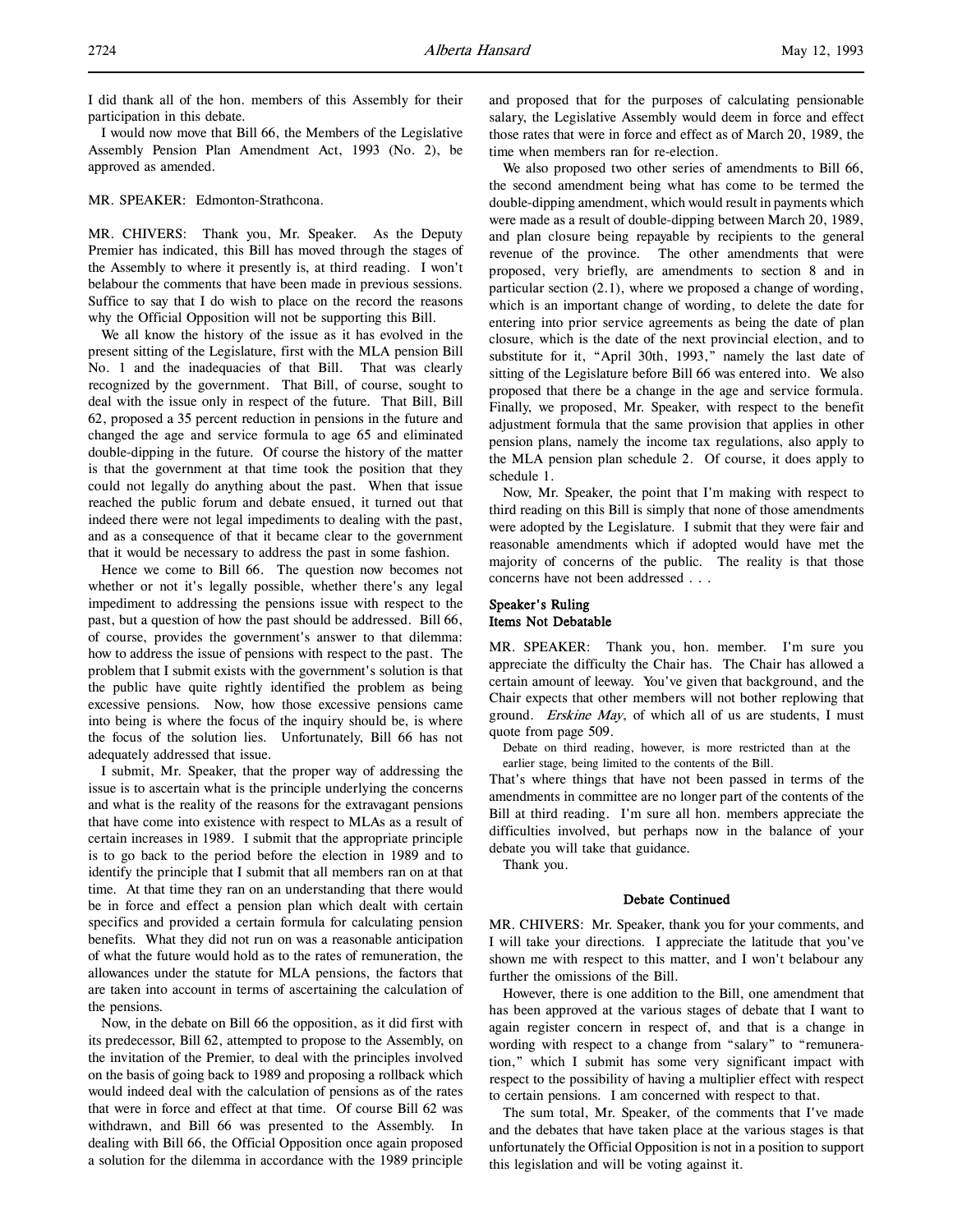MRS. HEWES: Thank you, Mr. Speaker. Just a few remarks at third reading to get on the record. The Liberal opposition will not be supporting this pension Bill, with regret. As all members know, the Liberal caucus has submitted a Bill that we think has some superior qualities and would have introduced a plan that would be fair to MLAs and taxpayers alike.

## 3:50

Mr. Speaker, just a word or two of history. I believe there have been some serious mistakes made. The public has complained vigorously and righteously and I believe with propriety about the double standard that we have here. Oddly enough, when someone studies our salaries – and I have reiterated over and over in this House that we should not be setting our own salaries – we want to compare our work here to the private market, but when it comes to pensions, we don't want to do that. I think that was a clear mistake made some years ago in how these pensions as a defined benefit were developed. These were compounded by the potential for double-dipping, by the immense increase in the indemnity in 1989. It did command a sense of real outrage and cynicism from the taxpayer and the public in general.

Mr. Speaker, Bill 66, the son of pension Bill that we're now dealing with, was developed after a week or more of massive criticism from all sides: criticism from inside the House, criticism from want-to-be candidates from outside the House, and certainly from taxpayers. It was in response to the anger that came from all parts of this province.

Mr. Speaker, the current Premier told us that retroactive changes were illegal and couldn't be allowed. Then he said that they would be immoral because it was a contractual arrangement and that MLAs leaving would sue and so on. Then he changed his mind and brought in this Bill. He has bent to public criticism, and we see it as a move based on political expediency.

The old pension plan was a defined-benefit plan. We understand that and how it was calculated, and I suggest that that was a mistake. The Peat Marwick report on remuneration for MLAs stated that the benefit formula was too high and the age-plusservice of 55 was too low, and they recommended some changes. In this case, Mr. Speaker, we would have some slight adjustment to that but not significant.

The substance of the new Bill I suggest, Mr. Speaker, provides for several different categories of MLAs: those who retired before '89 will continue to collect all of their pension benefits; MLAs elected in the coming election will receive no pension; MLAs in the middle, who were elected in '89 for the first time, will have their contributions returned to them and government contributions given to the general revenue fund. The fourth category, those who were elected prior to 1989: this is the most problematic section of this Bill. These MLAs were the cause of most of the controversy since they are eligible for pensions of up to \$83,000 a year. Under the new plan they'll still get a pension, but it will be recalculated. For all service prior to '89 the benefit formula will still be 4 percent; for service after '89 the benefit formula will be 3 percent. This Bill, therefore, only accepts part of the Peat Marwick report. It doesn't change the age-plusservice requirements from 55 to 65, as Peat Marwick recommended. I submit to you, sir, and the House that the changes are relatively small. The pensions available are still very, very large. The total is reduced perhaps from \$40 million to \$35 million.

I think we've all been disappointed by the changes in positions that we've seen: first one Bill, then another Bill that is quite

different, very different as a result of public pressure, neither of them being acceptable, in my view. I think we have to stress that this Bill before us today does not address the problem of large payouts to departing MLAs. Before this, the payout to the 28 retiring MLAs was \$40 million; after the Bill we're down to \$35 million.

The Liberal caucus did submit a Bill that, I believe, would have been fair and fair to all. The Liberal Bill was based on a defined contribution. It would create three categories of MLAs. If I can have your indulgence, Mr. Speaker: former MLAs who are retired, who retired, or were defeated in March '89 or prior currently would continue as before; MLAs newly elected after the next election would participate in a defined contribution plan; MLAs, however, who sat in the 1989-93 session after the next election would participate in the plan as do MLAs newly elected. The purpose of our retroactive changes would be to create an RRSP type of fund for every MLA who sat between '89 and '93. The fund would be topped up by the government so that it would be as big as it would have been had it existed for the MLA's entire career. I submit that this would have been a fair plan. It would be one that the taxpayer would believe to be fair. It would be one that is comparable to that which we find in the private market. It would have a defined contribution that would be understood by the electorate and would provide support to the MLAs.

Mr. Speaker, I regret that this plan was not given its due consideration. I regret that we are now dealing with a pension Bill that we cannot support because we believe it is a Bill that was developed in speed, in haste, and out of political expediency. I don't think it is a Bill that will serve past MLAs. It will serve them perhaps too well and in a way that the public does not find supportable. It will not serve incoming MLAs in a way that will encourage people of all ages and stations to undertake what I believe to be a very important function, and that is of public life.

Mr. Speaker, with regret the Liberal caucus will not support this Bill.

MR. SPEAKER: Thank you. Edmonton-Jasper Place.

MR. McINNIS: Thank you, Mr. Speaker. Bill 66 is essentially a character issue. This is the first time that our brand-new Premier has been under sustained political pressure on an issue from the public, the news media. The reaction in this case is more instructive than I think the government would like in terms of how political pressure is handled by that person and by this particular government.

To be sure, as the previous speaker has mentioned, there's more than a little bit of deception involved in the way this Bill has been presented under the guise of eliminating the MLA pension plan. In fact, what has happened is that gilt-edged pensions for life have been guaranteed without funding, without any indication where the funding will come from. As my colleague from West Yellowhead observed, many of the participants will have exhausted the money they paid in within months of retirement, let alone years, and the taxpayers will be stuck with a very large bill. A quick calculation of 25 members of the current Legislature who are known to be retiring – that's not to mention any of those who will be retired by the electorate – shows that they will be collecting almost \$1 million in annual pensions under this particular Bill, for an average of \$40,000 per member for life. Some of them being not that much more than 40 years of age, that's a princely sum of money indeed, depending on what assumptions you make about life expectancy.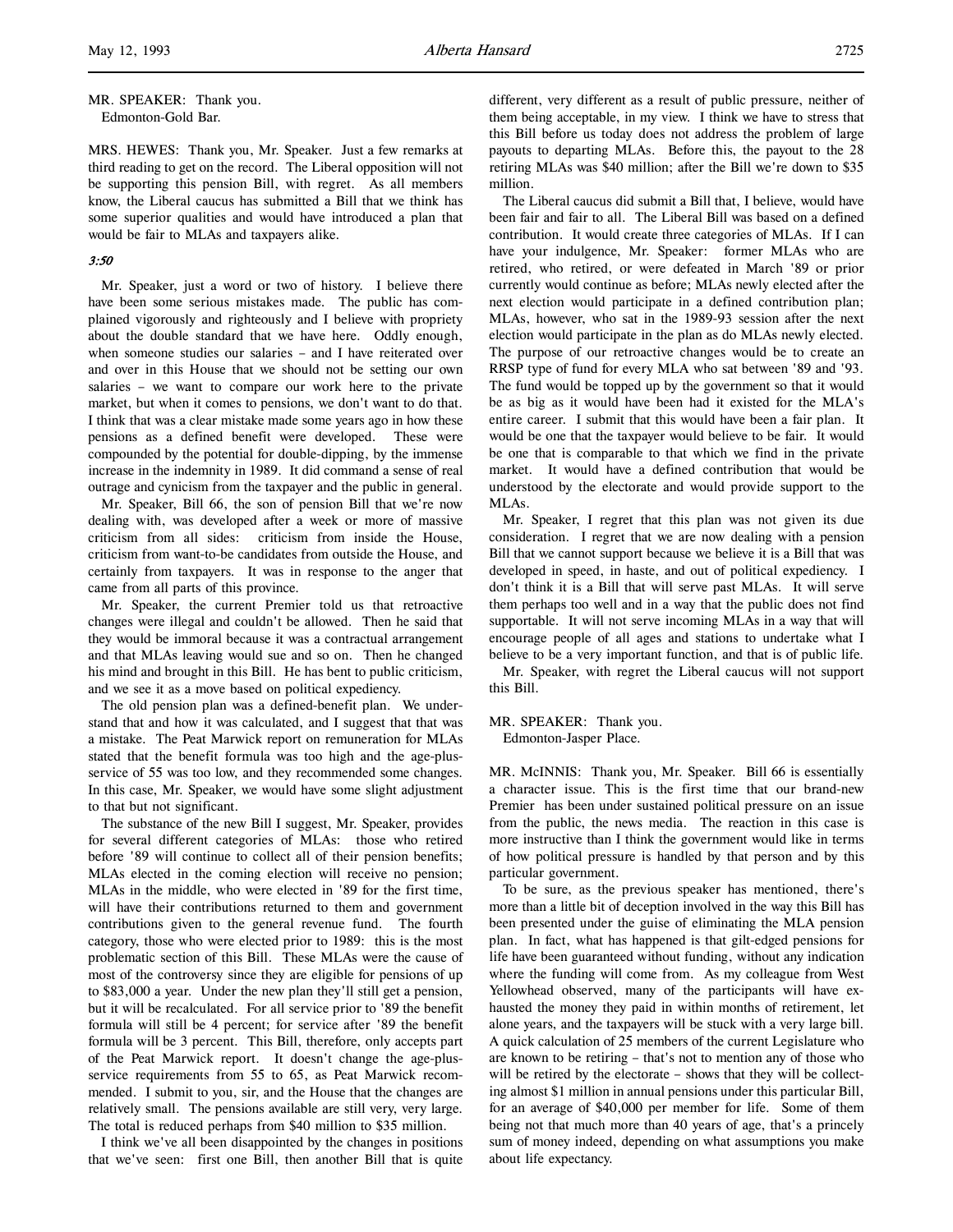I'm told by some of the government members that there's an element of vengeance in this Bill as well. Somebody didn't like the fact that some other members were raising questions that they didn't like raised, so they decided to nab them by the provisions of the Bill. But what I think is more serious by far is that it's clear to me that we have a Premier in this province who will do absolutely anything to gain the upper hand politically on an issue if he thinks that that's needed. Absolutely anything. You can take what you want from that, but I think you can take that if that individual does become the Premier, we have no right to know what to expect.

### 4:00

I don't know how the Deputy Premier, when he spoke yesterday on this Bill, could say, and I quote:

I certainly hope that no one . . . in the future will say, "Well, by doing what you did in May of 1993 means that you now have provided yourself with all the doors that will allow you to open to go after . . . all the others in our society."

I don't know how he could say that, because in fact that's exactly what's happened with this provision in this legislation. We have a Premier who will do literally anything to gain the upper hand politically, and if anybody out there thinks that they're safe from that, they're sadly mistaken. I think the Deputy Premier is mistaken as well. What has happened clearly is that a generation of retiring politicians has reached into the future and grabbed the retirement benefits of the next generation for themselves for a golden retirement and has closed the door thereafter. If you don't think that that could happen to others in our society, then you're very sadly mistaken.

It's also been an insight into the character of the members for Lethbridge-West and Calgary-Currie, both of whom spoke against the Bill in various stages of debate and both of whom put their running shoes on every time it came time to vote on this Bill so that they would not have their votes recorded. In one case, the member came back in seconds after a vote was taking place. Imagine members quaking in the lobby not to have their votes registered on the Bill.

MR. SPEAKER: Third reading of the Bill now, thank you, hon. member.

MR. McINNIS: It also indicates that . . .

## Point of Order Referring to the Absence of Members

DR. WEST: Point of order.

MR. SPEAKER: A point of order. The Minister of Municipal Affairs.

DR. WEST: Yes, Mr. Speaker. Making reference to somebody's attendance in the Assembly . . .

MR. GIBEAULT: Citation.

DR. WEST: . . . especially in such an area as votes, I believe is a contravention of Standing Orders.

MR. SPEAKER: It is indeed, from Beauchesne. The Chair is interested to hear the shout from Edmonton-Mill Woods about citations. I'm glad to see that you've got it together in that respect, and the Member for Edmonton-Jasper Place knows that he is indeed called to order on that point.

MR. McINNIS: Okay. Anyway, the record does speak for itself.

### Debate Continued

MR. McINNIS: I would say that while this Bill may not have a tremendous impact on individual taxpayers, it must be observed that the people who made this decision are in the majority beneficiaries of the plan as amended, which is an interesting note.

Then there's another group that supported these changes who are members of Executive Council. I think it should be known for the world that it makes a great deal of difference in terms of one's ability to make independent provisions for your retirement if you have an income which is considerably in excess of a hundred thousand dollars a year, if you drive a government car, if you operate most days of the week on a government expense account. The ability to provide for one's retirement without pension plan is dramatically different than it is for anyone else. So if you take away the people who are going to, in effect, be the super lottery winners out of the budget, out of the pension plan and those who are independently wealthy by virtue of their income, that constitutes those in the majority who are voting for this Bill. I think it's wrong, but more importantly I think it's a penetrating insight into the character of the individual who leads the government, and I think it's a shame.

MR. SPEAKER: For the record, the reference that was referred to moments ago is Beauchesne 481(c) and (e). Subsection (c): "A Member, while speaking, must not . . . refer to the presence or absence of specific Members," and also subsection (e): "must not . . . impute bad motives or motives different from those acknowledged by a Member."

Calgary-Buffalo.

MR. DICKSON: Thank you, Mr. Speaker. I was present in the Chamber when you gave your admonition earlier about what one should speak to on third reading, and I'll be mindful of that. I'll incorporate by reference into my comments everything said by the Member for Edmonton-Gold Bar.

I want to make this observation, sir, that if we put this in context, there are an awful lot of Albertans who are currently unemployed, a great number of Albertans that are fearful of losing their job. I think they look to the MLA pension as something with tremendous symbolism, and they look at the government's reaction to their anger as being a very important symbolic reaction. It's clear that the members opposite have recognized the anger that Albertans have. I guess what's disappointing is that the government is not being responsive to that anger; the government is not being responsive to the genuine concern Albertans have that we do in effect have a different world and a different set of expectations that apply to those fortunate enough to be MLAs. We have this unique opportunity to be able to fix the terms of our employment, something no other employee in Alberta can do. People have seen that, in my respectful submission, being abused in terms of what happened in the past, in terms of the pay hike, and then what's being done with the MLA pension.

I think, Mr. Speaker, that if the government were a retailer and the electors and Albertans generally were the consumer, they would have reason to go to consumer and corporate affairs and complain that what's happened here in effect is a kind of bait-andswitch technique employed by the government in terms of basically telling Albertans that this particular Bill, Bill 66, is a response to their concerns. Well, with respect, sir, this is no response at all. In fact, what's happened is that the government has represented this as a reaction to Albertans' concerns, and it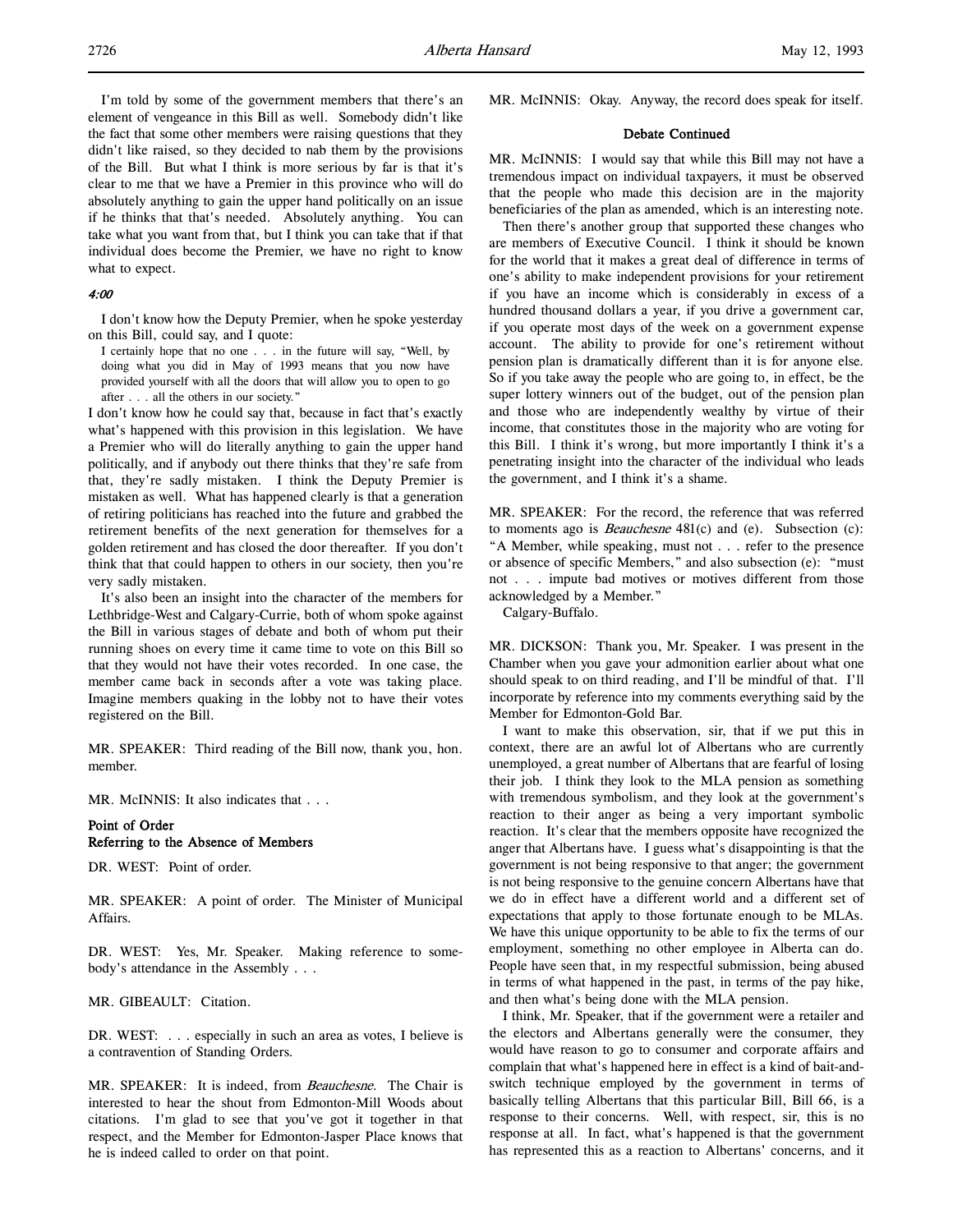l,

really moves in a very different direction and is not in any sense responsive.

I think that when Albertans are angry and focused on MLA pensions, they will see Bill 66 for what it is: basically a diversion, basically a response which does not in any meaningful way deal with the biggest concern, the biggest concern being excessive pensions that retiring MLAs are going to enjoy. I'm just exceedingly disappointed, sir, that although the government understands or at least now listens to the anger and the frustration that ordinary Albertans are voicing, they are not responding in a way that really addresses that disappointment and that concern.

Mr. Speaker, I think that when we look at the pensions that will be enjoyed and accessed by outgoing MLAs, we will recognize that the benefits are excessive by any standard, by any measure you wish to use. In all of the debate that we've listened to from members on any side of the House, there's still been no adequate justification, I think, for Alberta taxpayers and Albertans generally for the excessive pensions that departing members will be able to access and enjoy.

So I just say again with regret: Bill 66, no matter how it's represented by the provincial government, does not address the issue which has been raised time after time after time in this session of the Legislature. I expect Albertans, sir, are going to see through what I'll call the bait-and-switch technique that's been employed by the government in terms of trying to divert attention and suggest to them in quite an inaccurate sense that their concerns have been addressed and dealt with.

Thank you, Mr. Speaker.

MR. SPEAKER: The Member for Fort McMurray.

### 4:10

MR. WEISS: Thank you, Mr. Speaker. It's difficult for me to rise today, because some would say that my point would be biased. I think my constituents would be the first to say, "No, we think what you'd say, you would speak with sensitivity and with fairness and would represent us to the best of your ability." I hope that's what I'm able to convey today, because there are difficult decisions and tough choices made in this Bill. It is a nowin situation, yet I believe it is fair and responsible in today's economy and today's realities.

Bill 66 is a tough one, Mr. Speaker, and we've heard various representations made by opposition members, members of the government side as well. We hear the divergent views, and we hear them expressed to perhaps make a one-sided interpretation of what should or should not be coming out of the Bill.

As I said, I personally have some difficulty with retroactivity. I've supported the Bill in all its stages and, as I've indicated, will in the third reading stage as well. It's because I believe that there has to be some compromise made in this as well, and politics is the art of compromise. I've listened to the hon. Member for Edmonton-Gold Bar, for whom I have a lot of respect. She knows that, and I certainly don't wish to say anything derogatory at all, but when she spoke about the members elected prior to '89, I sat and said: well, I am one of those members, as are many in this Assembly.

Mr. Speaker, a little background prior to that. I can recall very clearly when then Premier Lougheed spoke to me and encouraged me to run, to allow my name to stand. I remember it, as I say, very clearly, and I would quote. He said to me, "There is no greater reward than serving in public life." Maybe he said or expressed that to many of you as well, as I'm sure he stated in this Assembly on various occasions. Well, I'm sure that he wasn't referring to the pensions, because I didn't even know what it was

then. I had no knowledge, no indication. To be quite honest, I couldn't even tell you what an MLA's salary was at that time. I got into it because I believed in it, because of the principle. I felt that if I were to be elected, I could put something back into our community for what I had taken out, because I was a small businessperson and the community was good to me, good to my family. I believed that I would have an opportunity to come into this Assembly and speak for my constituents, as it has provided me in the last 14-plus years, to represent their views. I say "their views," not my views. That's the tough one that we all face on many occasions.

When it comes to finances, Mr. Speaker, I want to make it loud and clear to the hon. members – I'm sure many of them today share this same view, because I heard a member today stand up and say that he was financially in a position that he could run and be a member of this Assembly if he were to be elected – that I made more money then than I do today. It isn't the monetary view that we stand and allow ourselves to be elected for; it's because of the principles we believe in.

One of the things that isn't brought out clearly is that with regards to the pension, I had no choice, Mr. Speaker. I opted in. I didn't opt out, but it was there. I didn't have a choice of somebody coming to me and saying, "How would you like to invest in an RSP program?" I perhaps would have been better off. I know when it talks about finances, some of the issues are not clear: the sacrifices by members that have served 20 years, 22 years, and others. I'm not complaining, Mr. Speaker, because I knew full well what I was giving up. It was a commitment I was making to my constituents, and I am so proud and fortunate to have served them.

I look at the financial investment. Somebody said I've made good ones over the years. I've certainly made some poor ones. I would refer to one of the poor ones, and as it relates, it's an analogy about pensions or investments or why don't we provide for ourselves. I purchased a small condominium in 1979 when first elected – I'll share this because now it's before the Ethics Commissioner with regards to evaluations – for \$64,500. I paid cash for that from my savings, because I wanted to provide a standard of life for my family rather than stay in hotels and on the strip, as some of the people were forced to do at the \$25 per diem allowance. I wanted to provide a stable background to what I believed was my priority: my family. My family are still with me today, perhaps as a result of that decision. That investment at \$64,500 wasn't made from savings or any financial gain from being an MLA. It came from my pocket. Do you know that that \$64,000, if I'd invested it in an RSP, would have given me today some \$230,000? Today I'm lucky if I can get \$45,000 from the sale of that condominium. I don't know if that's a sacrifice, Mr. Speaker, but it's a personal commitment that I made because I believed in my family and my constituents.

I think it also should be pointed out with regards to Bill 66 and some of the conditions within it that we're changing, that prior to this stage all members of the opposition and all committee members not only supported the position but in most cases proposed the changes and now, because of a possibility of preelection views, would have the public believe and interpret that it was their views that were not being supported today. Contrary, Mr. Speaker. Let's have it loud and clear in this Assembly: all hon. members supported all positions and views as related to previous decisions made that reflected the pensions of all hon. members in this Assembly.

[Mr. Deputy Speaker in the Chair]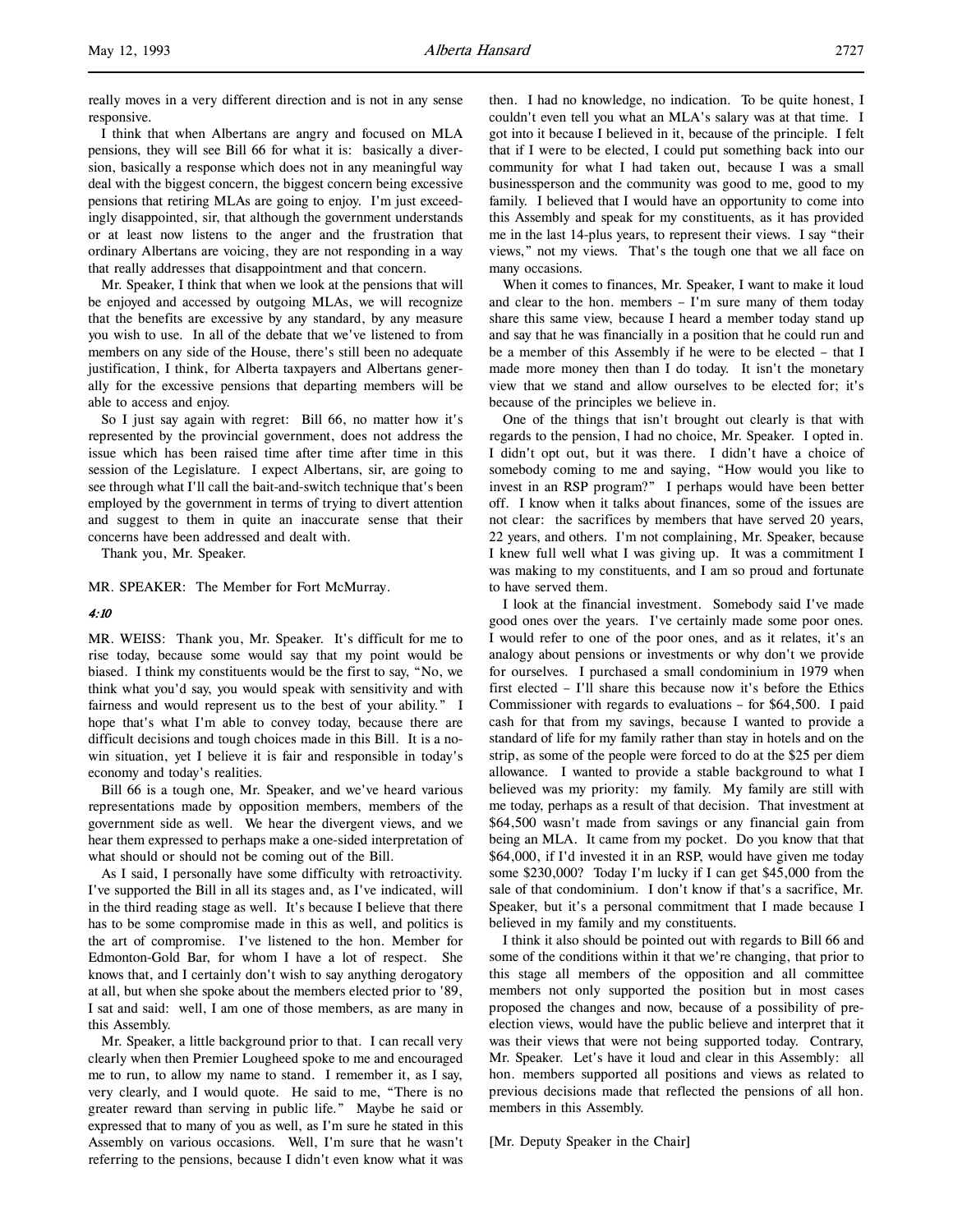Mr. Speaker, when we talk about pensions, there have to be comparisons made. I know the report that was tabled was a very fair one and a very accurate one, because it spoke to all members of the Assembly. It sought their views. I thought that it was a most fair, comprehensive one. That's why I felt that I, too, should be part of the discussions as it relates in the House today, but I wanted to make a little comparison in my own community in regards to the private sector.

I recognize that I live in a very fortunate community where the average salary is perhaps higher than in most places in the province of Alberta. The resettlement or re-establishment allowance, as it's referred to, and the pension programs and severance programs with the corporate sector in my community are even much higher than what MLAs are receiving. The pensions are much higher. I would like all hon. members to make some comparisons as it relates to the corporate sector and, let's not forget, union and labour groups. It's very interesting. When I checked into some of them in eastern Canada to find out what they were receiving with regards to severance packages and pension programs, I found that our programs are not anywhere near comparable to what they will receive. But I'm sure the hon. members of the opposition won't want to bring that out. That's not good news when you start to make comparisons in elections, because you can only oppose; you can't speak for something.

The personal sacrifices that have been made by the '89 class, including the Premier and others, have been tremendous. I think they're incomparable and unheard of. When I know what personal sacrifices will be to those members, I recognize it and I thank them for that. As I said, I think that was a collective decision made. That's why I can stand today saying that I don't support retroactivity, but I can stand and say that because of others' decisions as well on what they were losing, I'm prepared to stand and support as well.

It was interesting in my own constituency as well, Mr. Speaker, to have the candidate today for the Liberals publicly state – I say "publicly state," and I hope the Member for Edmonton-Gold Bar will correct him on this, because he is representing their caucus and the views of the leader – and had it published in the paper that the reason that the people are so upset about the pension plan is because MLAs don't pay anything into it. Well, isn't that interesting, Mr. Speaker? I guess I've been putting that money in for nothing, because that 10 percent that each of us has contributed over the years is a long way from nothing, as that member would have led us to believe and have the general public believe.

# 4:20

I think the concern that I share, as most hon. members do, is: let's only deal with the facts; let's not deal with fiction. Let's follow the truth. I stated in this Assembly before, Mr. Speaker, that my principles are that I'll never lower my principles to be a politician. I follow the truth where it leads me. I believe what is happening today to be the most fair . . . [interjections] Well, some hon. members might think that's a joke, but I think my constituents over the last four elections have probably thought otherwise. I didn't know I would be given a mandate by my constituents to be elected for a first term, a second, a third, and latterly a fourth term. For their faith in me I thank them. But when that was taking place, it was a part of my life when I wasn't thinking of the stage I'm in today. What do I do? I'm now going to be 58 years of age. People talk about the pensions and say, "Well, isn't that great." But let's also say: isn't it great; who will hire me at age 58? What qualifications do I have to offer? We're restricted from working within government and other factors as well.

My point is that it would have been most difficult at those various stages to opt in and out of any plan, not knowing the future. I think that's where the key factor is: there was a contractual arrangement that was made, and I as a member accepted and lived to the terms of that. Today, because we face new terms and as we face the decade of the '90s, the key word is "change." I am one of those persons prepared to accept change, and that's what this government caucus has when they supported the overall changes in the principle.

So, Mr. Speaker, it's a most difficult one, as I've said. It's a tough one to gain support. It's a no-win, and that's being repetitive. I say that because you'll have people who will always disagree and who will always make comparisons. I guess wherever we go in our walks of life, we'll be able to make those comparisons. Some of us will say: "What if we did this?" or "What if we did that?" We can't second-guess. We have to do what we think is fair, and that's the tough part about making any decisions. There'll always be those that will question them. There will always be those that will say: if you had done this or had done that.

The interesting part is that the opposition are only in a position to condemn and be critical. While they've made some amendments that I've not supported, I don't think any one member has said: I can accept that as the other members have because it's fair. They are not sharing that view because they have other reasons behind what they believe in.

Mr. Speaker, I've had an opportunity to say some things today. It perhaps may be my last opportunity as a member of this Assembly if what we hear is true with regards to an election. But I want to thank all hon. members, regardless, for their courtesy and for their understanding too. While we may share diverse views and argumentative positions to some, we do know that we all share one common goal as we are elected members of this Assembly, and that's to work for our constituents. I don't deny that of any elected member, because that's what they're there for: to serve in the best capacity. We go down different roads sometimes, and we don't have those same views, but we know at the end of the day that we're accountable to one and to ourselves and to our leaders and to our makers.

Mr. Speaker, in view of the time I would beg leave to adjourn debate.

MR. DEPUTY SPEAKER: Having heard the motion of the hon. Member for Fort McMurray, all those in favour, please say aye.

### SOME HON. MEMBERS: Aye.

MR. DEPUTY SPEAKER: Opposed, please say no.

SOME HON. MEMBERS: No.

MR. DEPUTY SPEAKER: Carried.

[Several members rose calling for a division. The division bell was rung]

### 4:30

[Eight minutes having elapsed, the Assembly divided]

[Mr. Speaker in the Chair]

| For the motion: |        |            |
|-----------------|--------|------------|
| Adair           | Fowler | Paszkowski |
| Ady             | Gogo   | Rostad     |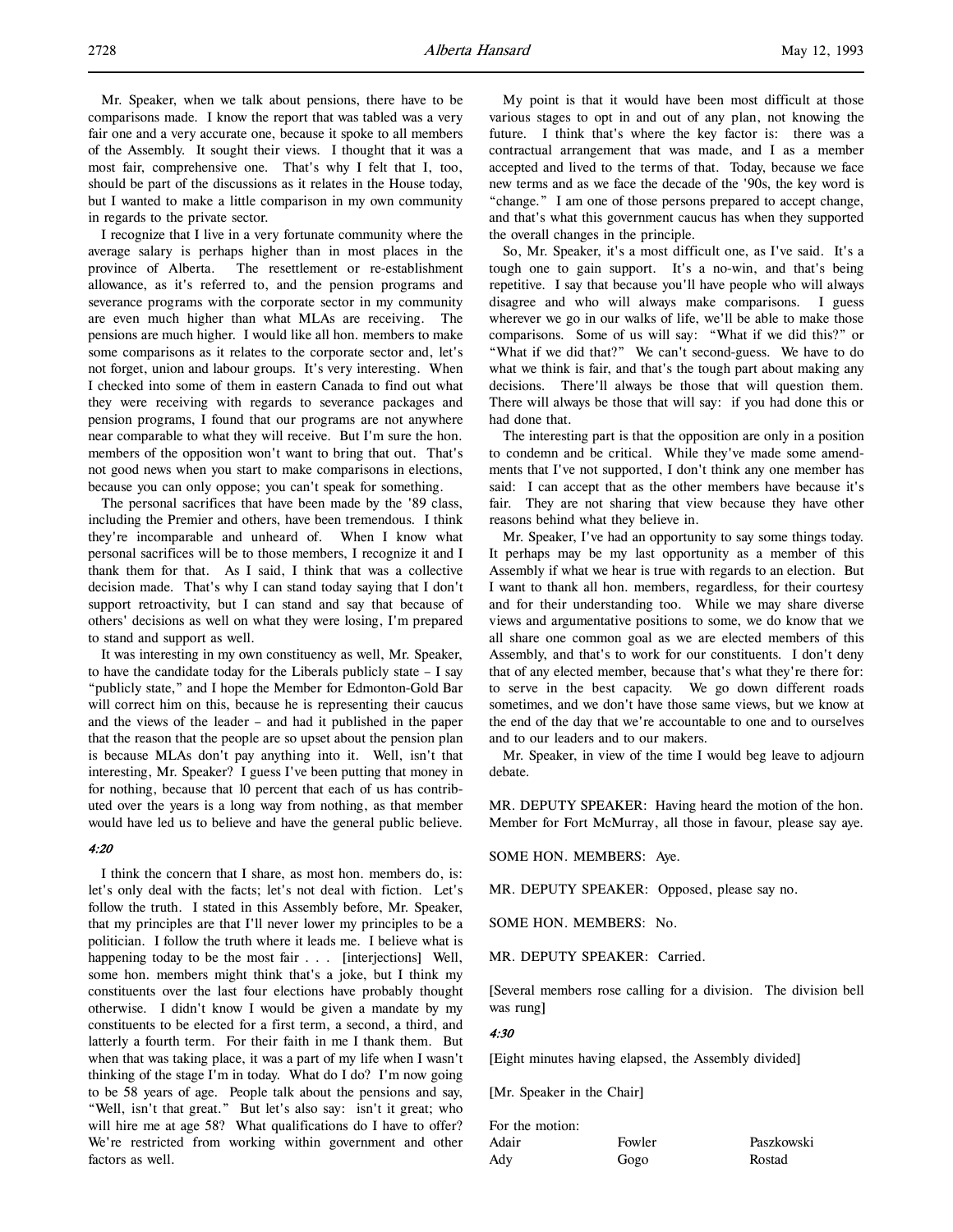l,

| Bogle<br>Calahasen<br>Cardinal<br>Cherry<br>Clegg<br>Day<br>Dinning<br>Drobot<br>Elliott | Hyland<br>Isley<br>Jonson<br>Kowalski<br>McClellan<br>McFarland<br>Mirosh<br>Moore | Schumacher<br>Severtson<br>Shrake<br>Sparrow<br>Thurber<br>Trynchy<br>Weiss<br>West |
|------------------------------------------------------------------------------------------|------------------------------------------------------------------------------------|-------------------------------------------------------------------------------------|
| Fischer                                                                                  | Musgrove<br>Oldring                                                                | Woloshyn<br>Zarusky                                                                 |
| Against the motion:<br><b>Barrett</b><br>Chivers<br>Decore<br>Dickson<br>Fox             | Gibeault<br><b>Hewes</b><br>Laing, M.<br>Martin<br>McInnis                         | Mitchell<br>Pashak<br>Sigurdson<br>Taylor                                           |
| Totals:                                                                                  | For $-36$                                                                          | Against – 14                                                                        |

[Motion carried]

# head: Government Bills and Orders head: Second Reading

# Bill 67 Deficit Elimination Act

[Adjourned debate May 11: Mr. Weiss]

MR. DINNING: Mr. Speaker, I have a motion on the Order Paper which I would now move.

Be it resolved that the debate on second reading of Bill 67, the Deficit Elimination Act, shall not be further adjourned.

MR. SPEAKER: Having heard the motion, those in favour, please say aye.

SOME HON. MEMBERS: Aye.

MR. SPEAKER: Opposed, please say no.

SOME HON. MEMBERS: No.

[Several members rose calling for a division. The division bell was rung]

## 4:40

[Eight minutes having elapsed, the Assembly divided]

| For the motion: |             |            |
|-----------------|-------------|------------|
| Adair           | Fischer     | Oldring    |
| Ady             | Fjordbotten | Paszkowski |
| Bogle           | Fowler      | Rostad     |
| <b>Bradley</b>  | Gogo        | Schumacher |
| Calahasen       | Hyland      | Severtson  |
| Cardinal        | Isley       | Shrake     |
| Cherry          | Jonson      | Sparrow    |
| Clegg           | Kowalski    | Thurber    |
| Day             | McClellan   | Trynchy    |
| Dinning         | McFarland   | Weiss      |
| Drobot          | Mirosh      | West       |
| Elliott         | Moore       | Woloshyn   |
| Elzinga         | Musgrove    | Zarusky    |
|                 |             |            |

| Against the motion: |           |               |
|---------------------|-----------|---------------|
| <b>Barrett</b>      | Gibeault  | Mitchell      |
| Chivers             | Hewes     | Pashak        |
| Decore              | Laing, M. | Sigurdson     |
| Dickson             | Martin    | Taylor        |
| Fox                 | McInnis   |               |
| Totals:             | For $-39$ | Against $-14$ |

[Motion carried]

MR. SPEAKER: The Member for Fort McMurray, speaking to the Bill.

MR. WEISS: Mr. Speaker, in view of the . . . I'm sorry; I was not aware. I was caught up in some other items that I was attending to at the time.

Mr. Speaker, I feel I made my comments in the prior discussion, and I don't have anything to add at this time. So I appreciate the opportunity, but I feel the input I've made is sufficient. Thank you.

MR. SPEAKER: Thank you. Calgary-Forest Lawn.

MR. PASHAK: Thank you, Mr. Speaker. I think on balance Bill 66, the Deficit Elimination Act, is bad legislation. I think the intent of the Bill has some merit, and it's certainly worthy of discussion. I think most members of the Assembly are probably agreed that we do have a serious problem on our hands, that since 1986 we've been accumulating deficits that on average have been greater than \$2 billion a year. We're now looking at a net debt, less whatever the value of the heritage savings trust fund is, in excess of \$20 billion. Now, some economists that I've talked to don't see our total debt position as being necessarily bad. They would argue that if you looked at all the assets of the province that we've accumulated over the years – all the hospitals, the schools, the parks, the recreational facilities, and that sort of thing – the net debt of the province of Alberta pales in significance when you look at our overall assets.

[Mr. Deputy Speaker in the Chair]

However, I think the view of these economists is somewhat limited, because unlike a family where you might have considerable assets and you fall on hard times, it's very difficult to sell off the provincial assets to deal with your net debt position. If you're fairly wealthy at one point in your life, you own a big mansion, it's filled with all kinds of antiques, fine furniture, paintings, and you fall on hard times, you can sell off some of the paintings and fine furniture and maybe even sell the property itself, move into a smaller house, and you can survive. I'm not sure that we can sell the Walter C. Mackenzie hospital or Kananaskis Country to deal with our overall debt position.

MR. McINNIS: Don't give them ideas.

### 4:50

MR. PASHAK: Well, my hon. colleague for Edmonton-Jasper Place said that I shouldn't give you some ideas. Maybe Kananaskis Country will be up for sale to the Japanese, and Albertans will have to pay a fee to get in there. But that's not my idea. I'm not advocating that you sell Kananaskis Country.

Now, the real problem, I believe, is with the size of the annual debt and how it's managed. I think it's about time that this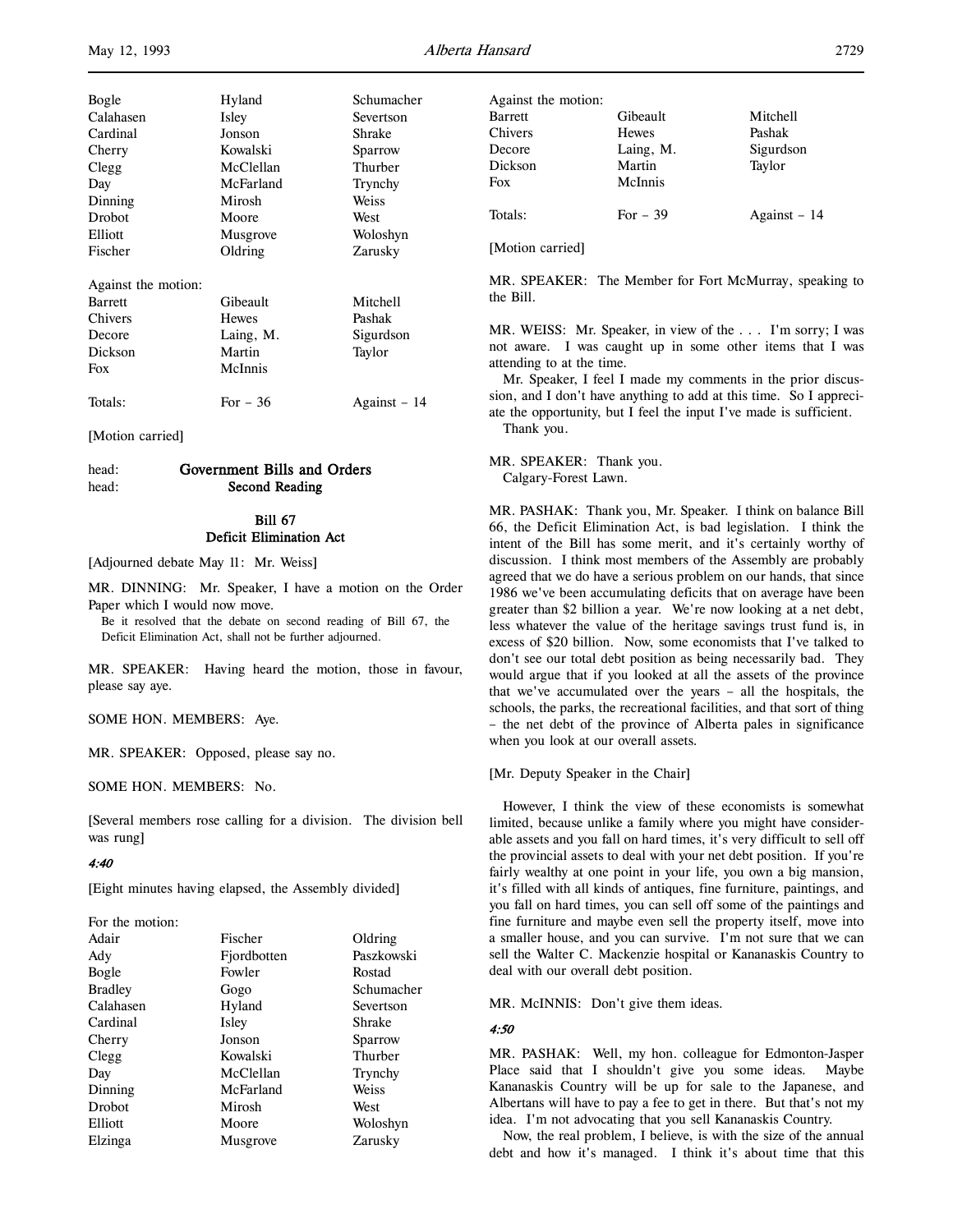Ever since I've been sitting in this House, the government has had real difficulty in even being able to estimate what its financial position would be at the end of the fiscal year when budgets were being introduced. I know as the Energy critic that at first the ministers of Energy were always giving bad advice to whoever the finance minister was at the time – the Member for Lethbridge-East? Constantly our revenues from the energy sector were overestimated. We were always given a rosy picture on budget night, but the projected deficit at the end of the year never was realized. The deficit was always at least one billion, sometimes two, and in one case three billion dollars greater than what was estimated. So the government has had some real problems. Even this year in terms of the budget that was brought down, the Treasurer says: well, we're going to have a \$700 million reduction in the deficit this year. Well, when you look at it, it really disappears. That's not really very accurate. Most members know that a year ago when the budget was introduced, we were looking at about a \$2.3 billion deficit. Since that time, the deficit has soared to over \$3 billion. He's really taking the \$700 million reduction not off the \$2.3 billion; he's taking it off the \$3 billionplus.

MR. DINNING: Oh, Barry, read the document.

MR. PASHAK: I did read the document. That's how I read it.

MR. DINNING: You didn't read the document.

MR. PASHAK: You're still estimating a deficit over \$2 billion. In any event, the point I'm making, though, is that if we'd started to take steps back in 1986 and had done some more reasonable cost prunings at that time, which the opposition had long advocated, we wouldn't have the problem we're currently confronted with. I recognize that the Treasurer has to do something about it. In his budget that he brought down the other night, he's even estimating, in fact, that the debt charges for this fiscal year will be \$1.44 billion. That's a lot of money, Mr. Speaker. That money could obviously be much better spent. I think people in Alberta would appreciate it if that money were spent on our health care system, on our schools, and on social services rather than having it just in a sense going to, in some cases, foreign debt holders.

MR. DINNING: Or maybe kept in taxpayers' pockets. A capital idea.

MR. PASHAK: Or kept in taxpayers' pockets, a portion of that. Nobody has any problem with that, provided, that is, that we don't reduce critical and essential services in the province of Alberta.

Now, I must say, Mr. Speaker, that my major concern with this Bill 67 as it's presented to us is really that it doesn't provide an effective plan for dealing with the deficit. It just says we're going to do it. There's going to be a chopping, there's going to be a cutting, but it doesn't show where you're going to effect those reductions. That's why I can't support this particular Bill. In fact, just to set this problem into context, I want to say that I appreciate the problems the Treasurer has. We're not a federal government.

We can't control interest rates. We can't control the money supply. So these are difficult issues that are before us.

If members of the Legislature or members of this House are interested in how a federal government might address this problem, I'm sure all of you get that regular bulletin that's put out by the Committee on Monetary and Economic Reform. There are some interesting suggestions in there in terms of what we ought to do. We all know that at the federal level what we've been plagued with are a government in Canada under Mulroney, a government in the United States under Reagan, and a government in England under Thatcherism, which have been more concerned about controlling the rates of inflation and transferring wealth to the property-owning class. If anyone is interested and wanted to look at those statistics, you'd see that poor Canadians and poor people in these countries generally are becoming relatively poorer all the time – in fact, absolutely poor – whereas the upper fifth in terms of income earners and property owners are becoming increasingly more wealthy. Those are the real issues that have to be addressed, but I admit that at the provincial level it's difficult to get at those issues. These are really federal issues.

Well, what are the alternatives? What could provincial governments do? Well, we've looked at what the provincial government is planning in Bill 67, which is just to chop. That approach that the government is suggesting here is very similar to what I saw emerge from a round table discussion I took part in in Red Deer recently. At the last moment I was invited to participate. I did sit in for the whole two days, sat in on one of the panel discussions. I found the discussions often quite interesting. There were about 20 people, I'd say, on average who participated in my group, and a lot of useful suggestions came forward. But I must say that the person who reported back to the larger assembly on the deliberations that took place in our group didn't reflect all the views that were expressed in the group. The majority of the members in the group that I was in seemed to come from the finance community or they were officials in towns in Alberta and this sort of thing. They had one view and one view only, it seemed, in terms of how the deficit ought to be addressed, and that was to cut. In some cases the recommendation was by 10 percent a year over the next four years. Some thought the cut should be more drastic, 15 percent, and some even more drastic than that, 20 percent. Invariably, these people suggested that these cuts should also be matched with a supplementary goods and services tax that would be added on to the federal sales tax, maybe 2 or 3 percent, and in that way you could achieve a balanced budget.

In the group that I was in, a lot of other suggestions came forward in terms of how these cuts could be made, suggestions as to how maybe we could save money in health care by converting more of the active treatment beds in this province to long-term care facilities, maybe by moving more in the direction of regionalism of health care services and this sort of thing. There were suggestions made about how community health centres might reduce the overall cost of operating the health system.

On the side of education, people made suggestions that if we could consolidate school districts, this not only would be a step towards equity funding but large savings could be achieved there.

But the point people were making, or at least the minority point of view in the group I was in, was that it's inappropriate for governments just to cut. Governments have to provide direction. That's why people are elected to a Legislature. They're here to take some responsibility and to determine a hierarchy of priorities. If cuts have to be made in programs, it's up to the Legislature itself.

Now, we've prepared a paper that would address these issues. We've shown where up to a billion dollars in savings could be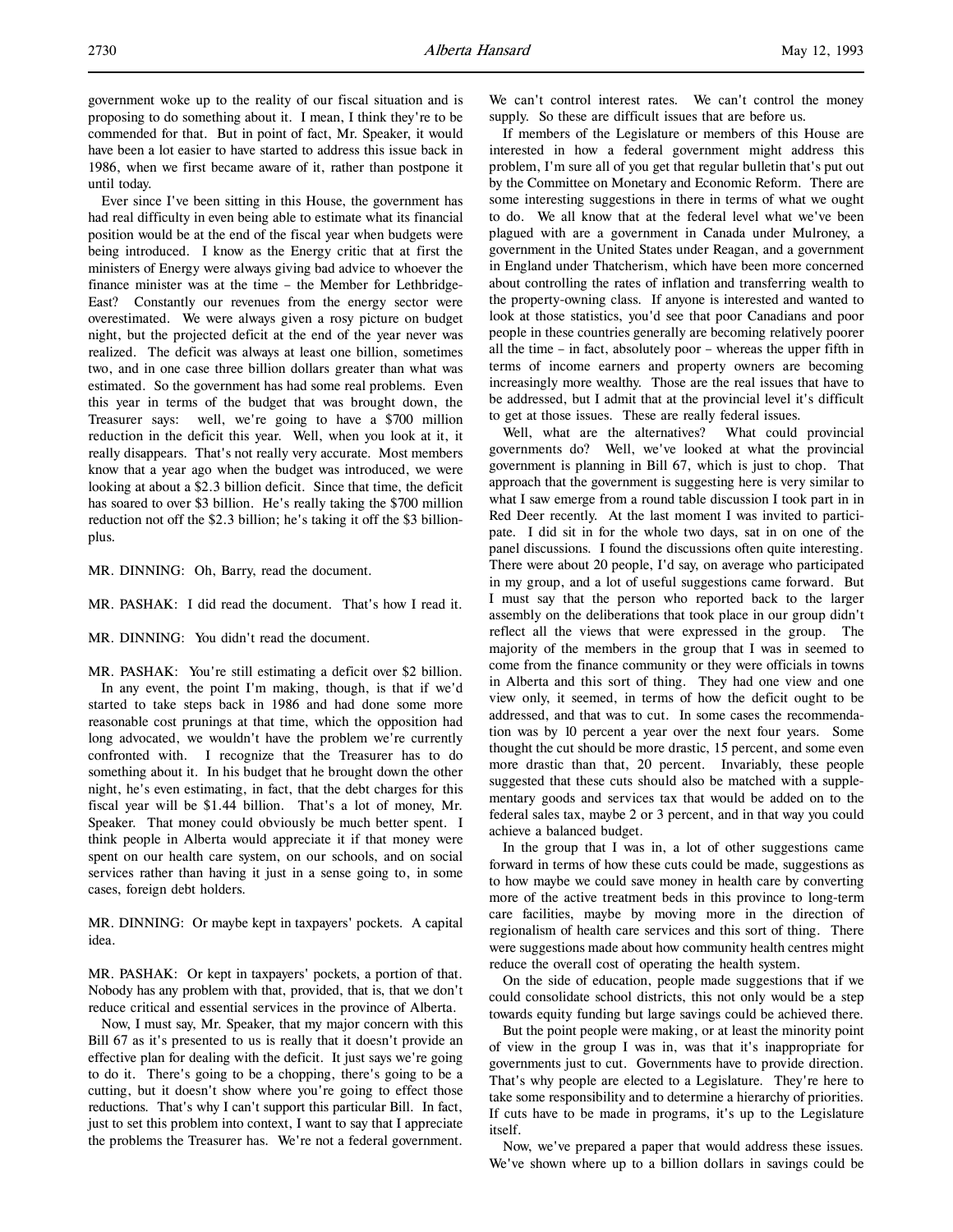l,

realized through responsible cuts, Mr. Speaker. I'd just like to say that there are other approaches that could be taken.

Our party and the New Democratic government in Ontario have introduced the concept of a social contract. They're sitting down with members of public-sector unions. Currently public-sector expenditures are at about the \$43 billion level in Ontario, and they propose to cut \$2 billion from that total, reduce it by \$2 billion. The way they've chosen to do that is, as I've indicated, through the concept of a social contract. What this means is that the public-sector workers will have been invited to have a say in terms of how this reduction is to take place. Flexibility, Mr. Speaker, is a key to these talks. For kind of giving up the \$2 billion, what the workers would get instead are such things as improved retraining packages, easier access to other jobs in the public sector, and stronger and better union rights when it comes to including such things as the right to strike.

Now, Mr. Speaker, one of the real advantages that comes out of that for all citizens in Ontario is that part of this social contract allows and would establish a mechanism whereby government officials and front-line workers would get together to talk about the ways in which improved efficiencies could occur. Who could object to that? I think that's a very reasonable approach, and it's certainly something the government should have included in its Bill 67, more effective ways of dealing with the deficit than just to say cut, cut, cut.

Finally, Mr. Speaker, I'd just like to say what I think is the real problem with this Bill and why it won't obtain the result that I think the Treasurer would like to see it obtain. It's essentially this: he's just proposing cuts in public spending, no increases in taxes whatsoever.

# 5:00

MR. DINNING: Where's your plan, Barry?

MR. PASHAK: I'll give you a plan right now, hon. Treasurer. We do have a plan, and I will be specific, Mr. Treasurer. I won't back off that at all.

Now, Mr. Speaker, I just want to go back to the basic issue here. The problem for social democratic governments during the 1970s was to take this excess wealth that was being created, or this plenty . . . [interjection] Well, let me back up just a little bit then. Excess wealth. We were selling a lot of grain at good prices. We were selling a lot of uranium in Saskatchewan at good prices. If you can recall, the price of oil and natural gas was skyrocketing, and potash in Saskatchewan. Now, let's be clear on what actually happened here. We were generating an awful lot of wealth in this province, and so was our sister province Saskatchewan. The problem during the 1970s was to find some mechanism to ensure that all citizens benefited or gained from that production of wealth that was occurring.

Well, everybody now understands that the situation has quite reversed itself in the 1990s. Those margins aren't as great. The profit margins of our corporations aren't as great. We're not getting the same royalty benefit from the sale of oil and gas that we did then, although there's some optimism that we can expect on the sale of natural gas and this sort of thing. But the problem is that we're in a period of financial constraint. Nobody denies that, Mr. Speaker, so we have to find some way of getting the citizens of the province to begin to deal with that.

What the hon. Treasurer is proposing in this Bill is that only a few people should bear the brunt of that financial constraint, and that's what's wrong, Mr. Speaker. I'd just suggest to the Provincial Treasurer that if he wants to get the support of the people of Alberta on board for any attempt to deal with the financial mess

we're in that this government has created since 1986 – and it is a financial mess – we have to get everybody involved in looking at deficit reduction. Okay?

Now, my plan . . .

MR. DINNING: You're opposed to that.

MR. PASHAK: Oh no, we're not. [interjections] We're not. We're opposed to doing it in the way that you've proposed. We're opposed to the Treasurer's proposal, Mr. Speaker.

What we're saying, in fact, is that we could reduce government expenditure in certain areas. We've indicated where at least a billion dollars worth of savings could come about. We don't need all of the boards, for example, that you have. We don't need to pay MLAs to sit on all those useless commissions, et cetera.

Now, Mr. Speaker, the other thing we can do – and I want to point this out – if we're going to address this problem in any serious, rigorous way: everybody has to take up part of the burden. One of the ways in which you can do that is to recognize that in the province of Alberta we have the lowest corporate taxes in Canada, we have the lowest personal tax rates in Canada, and we have the lowest fuel taxes in the country. I'm just saying to all members, all cabinet ministers on the other side that if you want to get the compliance and the support of Albertans in any kind of attempt to get this deficit problem under control, you're not only going to have to address the problem of cutbacks in government spending but you're also going to have to look at the revenue side and introduce a system of fair taxation.

MR. DEPUTY SPEAKER: The hon. Member for Westlock-Sturgeon.

MR. TAYLOR: Thank you, Mr. Speaker. If I may make a note or two . . .

MR. FOX: Conservative election slogan: make the poor pay.

MR. DEPUTY SPEAKER: Order please.

MR. FOX: That will go over big.

MR. DEPUTY SPEAKER: Order, Vegreville.

MR. TAYLOR: It's quite a rallying cry that goes out through northern Alberta about every four years – pick Nick – so they're just joining us; that's all.

In speaking to this motion, it leaves you with a rather peculiar feeling, you know, when you look at the motion. It's a motherhood motion. They've certainly got their intentions in their plan. But when you study the parliamentary system and realize that Parliament is supreme, all we've really done in this motion is import campaign literature into the Legislature. A great deal of promises. There's nothing really wrong with it. After all, they're going to clear things up in four years. The point is: can you do it? Will you be able to live up to it?

I think the government over there is a little bit like King Canute. I don't know how many scandahoovians there are over there, but King Canute was a Scandinavian that ruled England back before Alfred the Great's time. He, like the Tories over there, after about 20 years in power got a very big head and one day decided he'd command that the tide should not come in. Canute put out his hand: "Tide, thou shalt not come in." Well, it did. He drowned, I think, which wouldn't be the last Swede to drown, I suppose. Nevertheless, what I'm getting at is that this is the same type of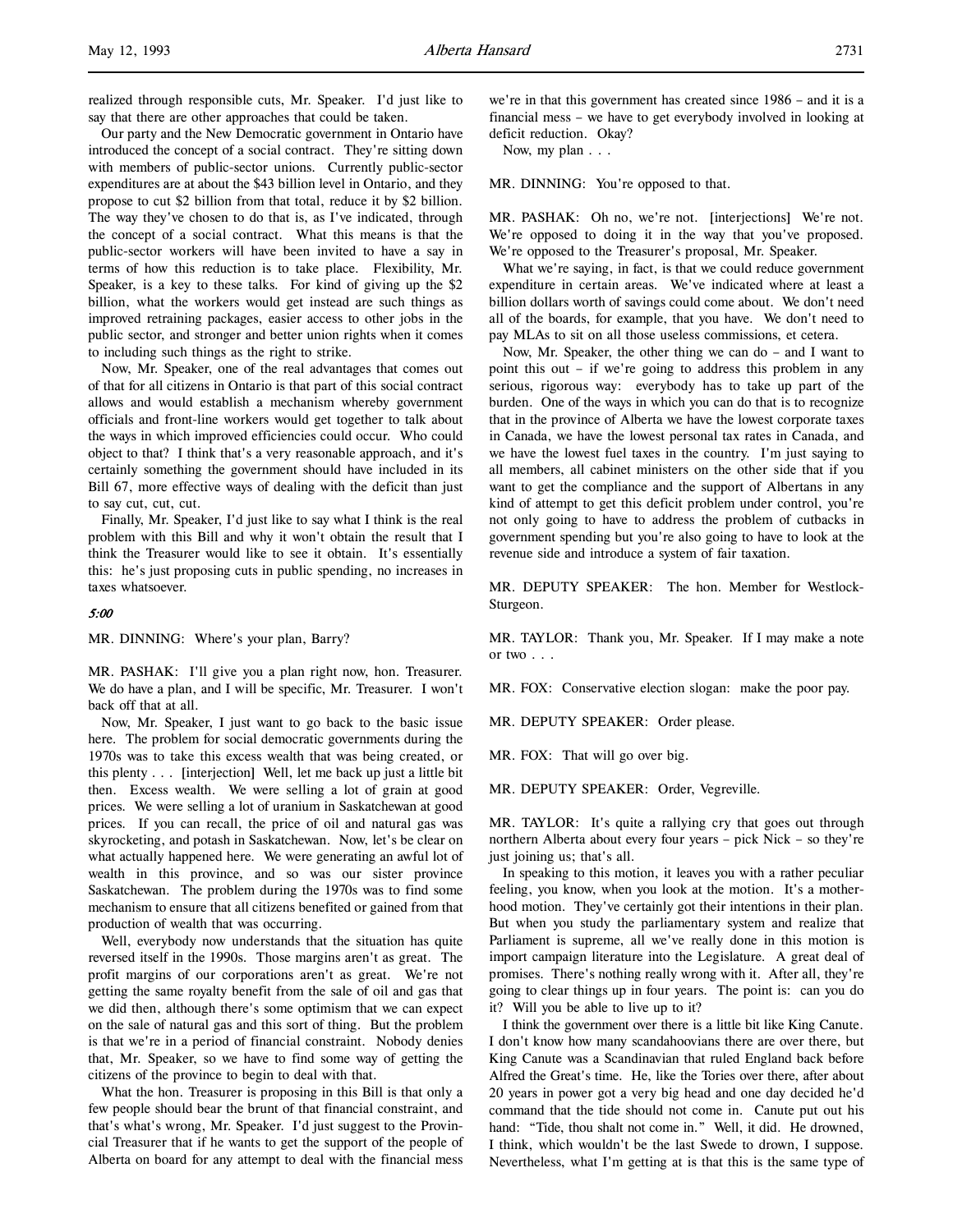Now, I know the Christian tradition is that you can sin and sin and sin again and you're always forgiven. Every time the sun rises, you get another chance at it, and I'll have to support you. If you can't keep this deficit Bill and in another month you want to make another Bill, I'll have to support you again. Just as the Speaker says, when you apologize or when you say you've committed a fault – mea culpa, mea culpa – we all have to come along and agree. It's the same way with this Bill.

You've now decided – it was only a year ago, even less than a year ago – you couldn't borrow a certain amount. That's gone by the by. That resolution's gone. Well, making New Year's resolutions in the Legislature and then asking us all to vote for them is good. You must have a lot of other things. I've heard people say they've quit drinking. Others have quit smoking. Now you're going to get rid of the deficit in four years. It's all in the same category. Really, do you think the public believes you out there? Furthermore, do they really give a damn? I think they want to see what kinds of actions you're going to do. They'll judge you by your actions. There again, Member for Red Deer-North, by their actions thou shalt know them. He can go on and on and quote from there.

### AN HON. MEMBER: By their fruits.

MR. TAYLOR: By their fruits. Well, I don't like that word. Nowadays when we talk about equal, when we talk about a number of other things, "by their fruits you shall know them" doesn't carry the same connotation it used to have. I'd rather stick to "by their actions you shall know them."

## 5:10

So to go out there with a campaign motto that we're going to balance it in four years . . . If you fail, for instance, what's the penalty? Of course, the point is that you're not even going to get a chance. You'll probably be out of government in one year. But if by some trick of fate old Bible Bill Aberhart is correct that the public has not suffered enough and they want to suffer some more and put you back, what penalty have we got four years from now if you don't make it? There's no penalty there at all. The point is, folks, why put a penalty in? You can decide, abracadabra, get rid of the penalty, so there's no sense there at all. Also, how do you implement it? How do you make it . . . It's a lovely road sign if you can live up to it, which is fine, and we'll cheer you on. Admittedly, something has got to be done to curb the government's appetite. There's no question that it is tough to do so and we like your commitment, but do you really think any government in this day and age would get up and say, "We're not going to get rid of the deficit?"

## [Mr. Speaker in the Chair]

We're saying wonderful. We will be voting to support you, because as I say, better more joy in heaven for one sinner that repents than anything else. Certainly there will be great joy on this side that you have repented and now seen and you're going to come back and try to get rid of the debt in four years. All I'm saying is that maybe you are insulting the intelligence of the public. They expect you to get rid of it. Do you have to spell it

out? Spelling it out has not meant anything to this government before. Seven budgets they said they were going to balance, and every one went down the river. Every one went down the drain. They were sewered. Mea culpa, mea culpa, back to the public.

So why should this be any different? All it is is a recitation of your goodwill, your New Year's wish for the year, and like most New Year's wishes, they'll vanish when you get dried out. It's the same idea here. It's almost an inebriate's plea to the public: "Stick with us; I'm going to reform. Four years from now we're going to be all right." Well, what are you going to do? What are you going to give up? What are you going to give up if you don't make it? Drinking? Smoking? Governing? There's no penalty at all there. To the extent that it is a small glimmer, Mr. Speaker, a small glimmer that they realize some responsibility . . . [interjections]

MR. SPEAKER: Order.

## Point of Order Questioning a Member

MR. DAY: A point of order, Mr. Speaker.

MR. SPEAKER: Point of order.

MR. DAY: Mr. Speaker, I just want to know if the member opposite would entertain a question at this point in his debate.

MR. TAYLOR: Mr. Speaker, I think I will, just for the heck of it. Just in case it's intelligent, I'll put my hearing aid in.

MR. SPEAKER: Minister of Labour.

MR. DAY: Thank you, Mr. Speaker. I am honoured that the member opposite would deign to listen. In terms of talking about a plan, is there anything on the Liberal agenda other than the resurrection of the MLA pension plan?

MR. TAYLOR: Mr. Speaker, just to disabuse you of any idea that I might have planted that question, I didn't. He thought of it all by himself, and I will be glad to enlighten him.

Yes, Mr. Speaker, we have a plan. Sure. We're going to get rid of the deficit, and we'll be working on a balanced budget in the four- to five-year plan. In the first year we're going to knock off about \$800 million, between \$800 million and one billion.

As far as the pension plan is concerned, certainly we would continue it because the federal government put in a pension plan just for people like you that throw themselves on the back of the taxpayer when they're 65 and expect to be looked after. The federal government put tax incentives in and said, "Okay, you can take a certain part of your salary and set it aside." Hopefully, you would set it aside so you would not become a charge upon your relatives and the taxpayers when 65 rolled along. So when this government decides to just do away with the pension plan, they're going counter to every trend since 1920, Mr. Speaker. The trend has been to portability of pensions, to try to keep pensions going. The only thing wrong with our pension is it's out of whack.

MR. SPEAKER: Thank you, hon. member. Hold the horses for a moment.

MR. TAYLOR: I only gave him one forkful of hay. He's got a whole bale coming.